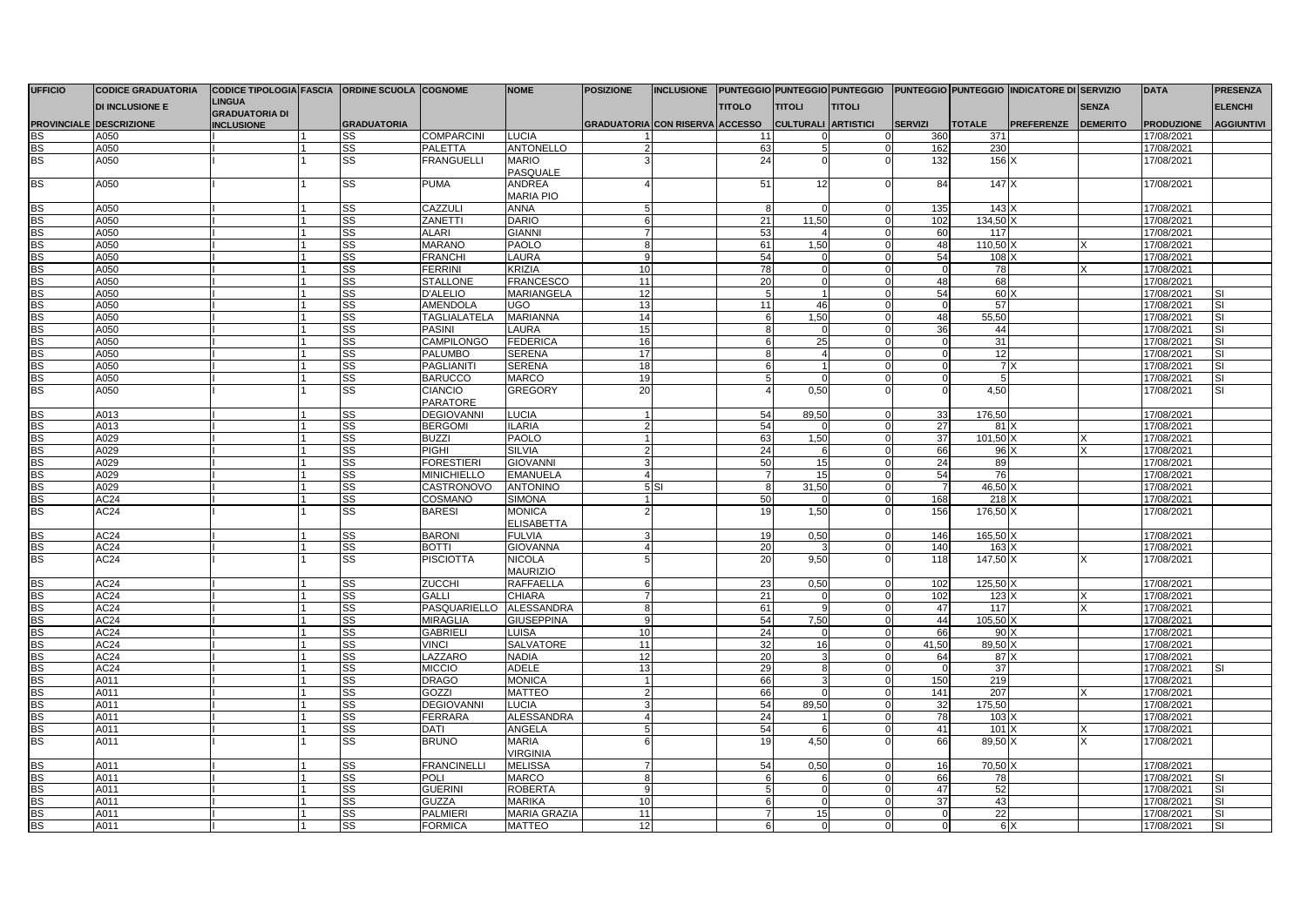| <b>BS</b>              |              |                |                        |                                     |                                    |                        |          |                |                 |          |                 |                  |                           |                          |                         |
|------------------------|--------------|----------------|------------------------|-------------------------------------|------------------------------------|------------------------|----------|----------------|-----------------|----------|-----------------|------------------|---------------------------|--------------------------|-------------------------|
|                        | A011         |                | SS                     | <b>BUSSI</b>                        | LARA                               | 13                     |          | 5              |                 |          | $\mathbf 0$     | 6                |                           | 17/08/2021               | SI                      |
| <b>BS</b>              | A051         |                | SS                     | <b>GUARINO</b>                      | NICOLA                             | $\overline{1}$         |          | $\mathbf{q}$   | 16              |          | 77              | 102              |                           | 17/08/2021               | <b>SI</b>               |
| <b>BS</b>              | A051         |                | $\overline{\text{ss}}$ | TAIBI                               | <b>DIEGO</b>                       | $\overline{2}$         |          | 5              | 7,50            |          | 31              | 43,50            |                           | 17/08/2021               | <b>SI</b>               |
| <b>BS</b>              | A051         | $\overline{1}$ | $\overline{\text{ss}}$ | <b>CONTRINI</b>                     | <b>CAMILLA</b>                     | $\mathbf{z}$           |          | 5              |                 | $\cap$   | $\overline{0}$  | - 5              |                           | 17/08/2021               | <b>SI</b>               |
| <b>BS</b>              | B021         |                | SS                     | <b>FICARA</b>                       | <b>ANTONINO</b>                    |                        | $1$ $SI$ | 8              |                 |          | 34              | 42               |                           | 17/08/2021               |                         |
| <b>BS</b>              | B021         |                | SS                     | <b>PASTORE</b>                      | <b>CINZIA</b>                      |                        | 2SI      | 8              |                 |          | $\Omega$        | 15               |                           | 17/08/2021               |                         |
| BS                     | B021         |                | SS                     | <b>APRIGLIANO</b>                   | <b>ANTONIO</b>                     | $\mathbf{R}$           |          | $\overline{7}$ | 11              |          | 48              | 66 X             |                           | 17/08/2021               |                         |
| <b>BS</b>              | A052         |                | SS                     | <b>ALFANO</b>                       | <b>AURELIO</b>                     |                        |          | 54             | 12,50           |          | 60              | 126,50           |                           | 17/08/2021               |                         |
| <b>BS</b>              | A052         |                | $\overline{\text{SS}}$ | <b>MAGLIO</b>                       | <b>MARIA</b>                       |                        |          | 54             | 12              |          | 21              | 87 X             | x                         | 17/08/2021               |                         |
|                        |              |                |                        |                                     | <b>ERMINIA</b>                     |                        |          |                |                 |          |                 |                  |                           |                          |                         |
| <b>BS</b>              | A032         | l 1            | SS                     | <b>PEDROTTI</b>                     | <b>MABEL</b>                       | $\mathbf{1}$           |          | 54             | O               | $\Omega$ | 42              | 96 X             | $\times$                  | 17/08/2021               |                         |
| <b>BS</b>              | A032         |                | SS                     | <b>MASSARDI</b>                     | CLAUDIO                            | $\mathcal{P}$          |          | 8              |                 |          |                 | 8                |                           | 17/08/2021               |                         |
| <b>BS</b>              | A009         |                | SS                     | <b>MASTROIENI</b>                   | <b>GIUSEPPE</b>                    |                        |          | 11             |                 |          | $\Omega$        | 11               |                           | 17/08/2021               |                         |
| <b>BS</b>              | <b>AN55</b>  |                | $\overline{\text{ss}}$ | <b>BONANNO</b>                      | <b>SIMONA</b>                      |                        |          | 65             | 10 <sup>1</sup> | 38       | 30              | 143              |                           | 17/08/2021               |                         |
| <b>BS</b>              | <b>AN55</b>  |                | SS                     | <b>PENNACCHIO</b>                   | <b>MARCO</b>                       | $\mathcal{P}$          |          | 8              |                 | 34       | $\Omega$        | 45               |                           | 17/08/2021               | <b>SI</b>               |
| <b>BS</b>              | AA24         |                | SS                     | <b>BERTONI</b>                      | ALESSANDRA                         |                        |          | 53             | 0,50            | $\cap$   | 108             | 161,50           |                           | 17/08/2021               |                         |
| <b>BS</b>              | AA24         |                | SS                     | <b>TOMASELLI</b>                    | <b>MADDALENA</b>                   |                        |          | $\overline{7}$ | 18              |          | 128             | 153 X            |                           | 17/08/2021               |                         |
| <b>BS</b>              | AA24         |                | SS                     | <b>ANTOCI</b>                       | <b>ROSARIO</b>                     | $\mathbf{z}$           |          | 48             | 12              | $\Omega$ | 90              | 150 <sub>2</sub> |                           | 17/08/2021               |                         |
|                        |              |                |                        |                                     |                                    |                        |          |                |                 |          |                 |                  |                           |                          |                         |
| <b>BS</b><br><b>BS</b> | AA24         |                | SS                     | ANGELELL                            | <b>ARIANNA</b>                     | 5                      |          | 23             |                 |          | 124             | 148              |                           | 17/08/2021               |                         |
|                        | AA24         |                | SS                     | <b>BERGOMI</b>                      | <b>DONATELLA</b>                   |                        |          | 20             | 7,50            |          | 120             | 147,50 X         |                           | 17/08/2021               |                         |
| <b>BS</b>              | AA24         |                | SS                     | <b>RIZZO</b>                        | <b>ANTONELLA</b>                   | 6<br>$\overline{7}$    |          | 20             |                 | n        | 116             | 139 X            |                           | 17/08/2021               |                         |
| BS                     | AA24         |                | SS                     | PASQUA                              | LIVIA                              |                        |          | 53             |                 |          | 84              | 137 X            |                           | 17/08/2021               |                         |
| <b>BS</b>              | AA24         | $\overline{1}$ | $\overline{\text{ss}}$ | D'ACUNTO                            | <b>ELEONORA</b>                    | 8                      |          | 24             |                 | $\cap$   | 78              | 106 X            |                           | 17/08/2021               |                         |
| <b>BS</b>              | AA24         |                | SS                     | <b>PAGNONI</b>                      | <b>MARIATERESA</b>                 |                        |          | 6              |                 |          | 80              | 86 X             |                           | 17/08/2021               |                         |
| <b>BS</b>              | AA24         |                | SS                     | <b>BEVILACQUA</b>                   | <b>ELISABETTA</b>                  | 10                     |          | 9              |                 |          | 75              | 84)              |                           | 17/08/2021               |                         |
| <b>BS</b>              | AA24         |                | SS                     | PRANZO                              | <b>ANTONELLA</b>                   | 11                     |          | 6              |                 |          | 68              | 77 X             |                           | 17/08/2021               | <b>SI</b>               |
| <b>BS</b>              | AA24         |                | $\overline{\text{ss}}$ | PERNA                               | <b>SANDRO</b>                      | 12                     |          | 11             | 23              |          | 36              | 70               |                           | 17/08/2021               | SI                      |
|                        |              |                |                        |                                     | <b>MARIA</b>                       |                        |          |                |                 |          |                 |                  |                           |                          |                         |
| <b>BS</b>              | AA24         |                | SS                     | LISSIGNOLI                          | <b>LUCA</b>                        | 13                     |          | $\overline{7}$ |                 |          | $\mathbf 0$     | $\overline{7}$   |                           | 17/08/2021               | SI                      |
| <b>BS</b>              | B019         |                | SS                     | <b>AUTORINO</b>                     | ENZA                               |                        | $1$ SI   | 8              | 6,50            |          | 22              | 36,50 X          |                           | 17/08/2021               |                         |
| <b>BS</b>              | B019         |                | SS                     | <b>VERGORI</b>                      | <b>CRISTIANA</b>                   | $\mathcal{P}$          |          | $\overline{7}$ |                 |          | $\Omega$        | 7 X              |                           | 17/08/2021               |                         |
| <b>BS</b>              | B019         |                | SS                     | <b>GUIDA</b>                        | <b>ANGELA</b>                      |                        | 3S       | 8              |                 |          | $\Omega$        | 16               |                           | 17/08/2021               | <b>SI</b>               |
| <b>BS</b>              | A037         |                | SS                     | <b>DAMIOLA</b>                      | <b>SERGIO</b>                      |                        |          | 12             |                 |          | 168             | 180X             |                           | 17/08/2021               |                         |
| BS                     | A037         |                | SS                     | <b>GASTALDO</b>                     | <b>SABELLA</b>                     |                        |          | 53             | 9,50            |          | 60              | 122,50 X         |                           | 17/08/2021               |                         |
|                        |              |                |                        |                                     | <b>VITTORIA</b>                    |                        |          |                |                 |          |                 |                  |                           |                          |                         |
| <b>BS</b>              |              |                |                        |                                     |                                    |                        |          |                |                 |          |                 |                  |                           |                          |                         |
|                        | A037         |                | SS                     | <b>FORCINITI</b>                    | <b>DOMENICO</b>                    |                        |          | 9              | 6               |          | 98              | 113)             | X                         | 17/08/2021               |                         |
| <b>BS</b>              | A037         |                | SS                     | <b>MONTALBANO</b>                   | <b>VINCENZO</b>                    |                        |          | 54             |                 |          | 48              | 111              |                           | 17/08/2021               |                         |
| <b>BS</b>              | A037         |                | SS                     | LAMIA                               | <b>MARCO</b>                       |                        | 5S       | 53             | 7,50            |          |                 | 67,50            |                           | 17/08/2021               |                         |
| <b>BS</b>              | A037         |                | SS                     | <b>BERTOLI</b>                      | <b>EMANUELE</b><br>ANGELO          |                        |          |                |                 |          | 24              | 31               |                           | 17/08/2021               |                         |
|                        | A037         | $\overline{1}$ |                        | <b>D'ELISA</b>                      |                                    | $\overline{7}$         |          | $\overline{7}$ | 8               | $\cap$   |                 |                  | $\times$                  |                          |                         |
| BS                     |              |                | SS                     |                                     | <b>ANDREA</b>                      | $\mathsf{R}$           |          |                |                 |          | $\overline{0}$  | 15X              |                           | 17/08/2021               |                         |
| <b>BS</b>              | A037         | $\overline{1}$ | SS                     | <b>MASTROIENI</b>                   | <b>GIUSEPPE</b>                    |                        |          | 11             | $\Omega$        |          |                 | 11               | $\mathsf{x}$              | 17/08/2021               |                         |
| BS<br><b>BS</b>        | A037<br>A037 |                | SS<br>SS               | <b>GENTA</b><br><b>GHIRARDI</b>     | <b>FABRIZIO</b><br><b>GIACOMO</b>  | 9<br>10                |          | 8<br>5         |                 |          | $\Omega$<br>204 | 8 X<br>209 X     |                           | 17/08/2021<br>17/08/2021 | SI                      |
|                        |              |                |                        |                                     | <b>UMBERTO</b>                     |                        |          |                |                 |          |                 |                  |                           |                          |                         |
| BS                     | A037         |                | SS                     | <b>NIGRO</b>                        | <b>GENNARO</b>                     | 11                     |          | 11             | 50              |          | $\Omega$        | $61 \times$      |                           | 17/08/2021               | <b>SI</b>               |
| BS                     | A037         |                | SS                     | <b>SALVONI</b>                      | <b>MARIACRISTIN</b>                | 12                     |          |                |                 |          | 32              | 36               |                           | 17/08/2021               | $\overline{\mathbf{s}}$ |
| <b>BS</b>              | A037         |                | SS                     | <b>MICIELI</b>                      | <b>MANUEL</b>                      | 13                     |          | 6              | 11,50           |          | $\Omega$        | 17,50            |                           | 17/08/2021               | <b>SI</b>               |
| <b>BS</b>              | A046         |                | SS                     | <b>MORANDI</b>                      | CHIARA                             |                        |          | 62             | 15              | $\Omega$ | 140             | 217 X            |                           | 17/08/2021               |                         |
| <b>BS</b>              | A046         |                | SS                     | <b>RIZZINI</b>                      | <b>ELISABETTA</b>                  |                        |          | 21             | 5.50            |          | 185             | 211.50 >         |                           | 17/08/2021               |                         |
| <b>BS</b>              | A046         |                | SS                     | MAI                                 | <b>IRINA</b>                       | $\mathbf{z}$           |          | $\overline{7}$ |                 |          | 168             | 175 X            |                           | 17/08/2021               |                         |
|                        | A046         |                | SS                     |                                     | <b>MATTEO</b>                      | $\boldsymbol{\Lambda}$ |          | 21             | 12              | n        | 136             | 169 X            |                           | 17/08/2021               |                         |
| <b>BS</b>              | A046         |                |                        | <b>PLACANICA</b><br><b>D'ANGELO</b> | <b>ANTONIO</b>                     |                        |          | 24             | 10              |          |                 |                  |                           |                          |                         |
| <b>BS</b><br><b>BS</b> | A046         |                | SS<br>SS               | DE FINIS                            | <b>ANNA</b>                        |                        |          | 24             |                 |          | 132<br>120      | 166 X<br>151 X   |                           | 17/08/2021<br>17/08/2021 |                         |
| <b>BS</b>              | A046         |                | SS                     | <b>VICECONTE</b>                    | <b>FRANCESCA</b><br><b>ANTONIO</b> | $\overline{7}$         |          | 9              | 6.50            |          | 132             | 147,50 X         | $\boldsymbol{\mathsf{x}}$ | 17/08/2021               |                         |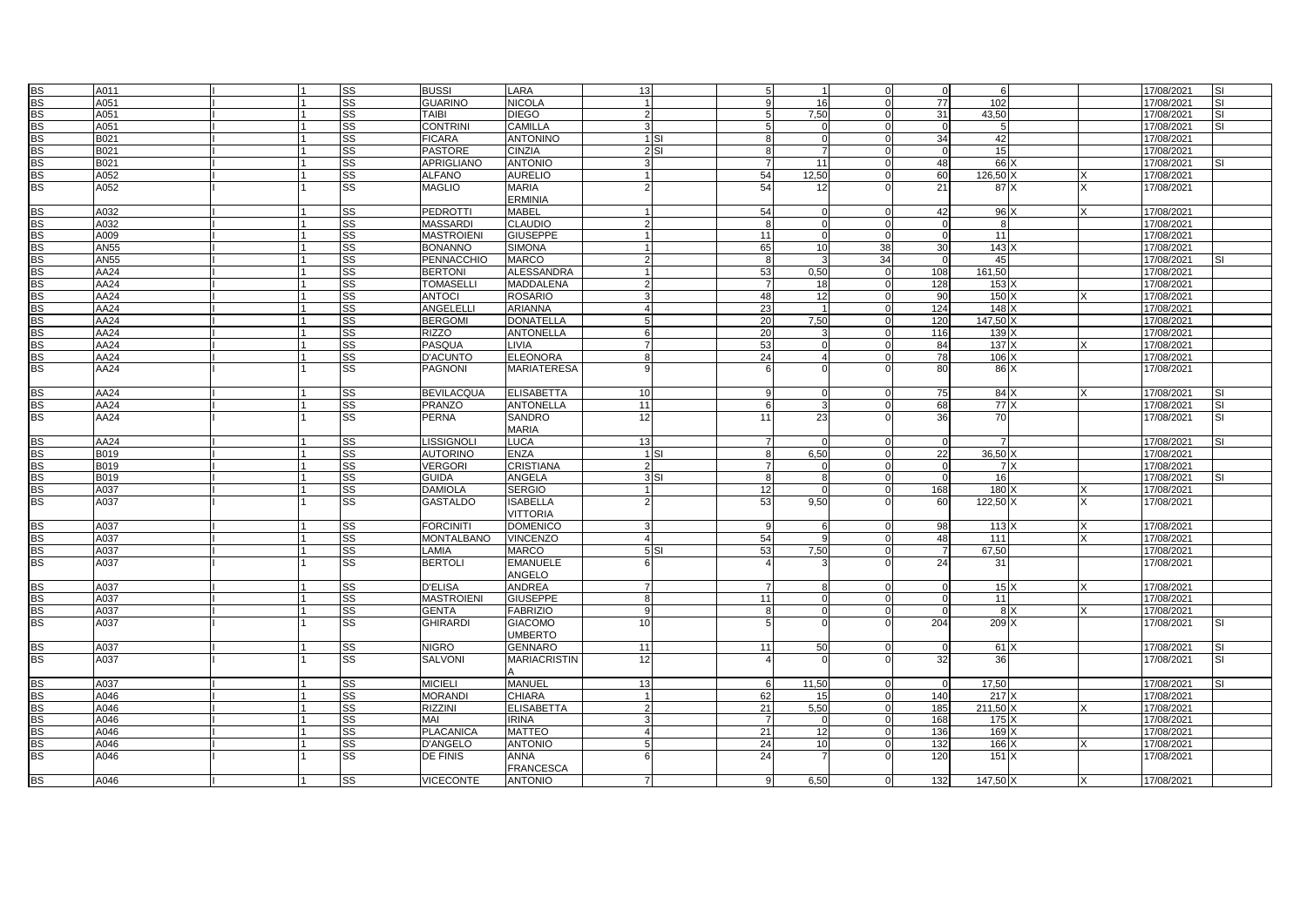| BS              | A046        |     | SS        | <b>MARTINENGO</b><br>VILLAGANA                 | ARNALDO                             |                | 11               |                |                | 126            | 137 X          |     |   | 17/08/2021 |                          |
|-----------------|-------------|-----|-----------|------------------------------------------------|-------------------------------------|----------------|------------------|----------------|----------------|----------------|----------------|-----|---|------------|--------------------------|
|                 |             |     |           | PALATINO DI<br>VILLACHIARA<br><b>RAGAZZONI</b> |                                     |                |                  |                |                |                |                |     |   |            |                          |
| <b>BS</b>       | A046        |     | <b>SS</b> | CALANDUCCI                                     | <b>ANNA</b>                         | 9              | 11               |                | $\Omega$       | 120            | 131            |     |   | 17/08/2021 |                          |
| <b>BS</b>       | A046        |     | SS        | <b>REGANO</b>                                  | <b>SARA</b>                         | 10             | 53               | $\Omega$       | $\Omega$       | 60             | 113            |     |   | 17/08/2021 |                          |
| <b>BS</b>       | A046        |     | <b>SS</b> | <b>MORICCA</b>                                 | <b>PAOLA</b>                        | 11             | $\overline{7}$   | 0,50           |                | 60             | 67,50 >        |     |   | 17/08/2021 |                          |
| <b>BS</b>       | A046        |     | <b>SS</b> | <b>MOSCHINI</b>                                | <b>ANTONELLA</b>                    | 12             | 6                | <sup>0</sup>   |                | 60             | 66 X           |     |   | 17/08/2021 |                          |
| <b>BS</b>       | A046        |     | <b>SS</b> | SINAGUGLIA                                     | <b>RITA</b>                         | 13             | 19               | 6              | $\Omega$       | 22             | 47             |     |   | 17/08/2021 |                          |
| <b>BS</b>       | A046        |     | SS        | <b>TOMBA</b>                                   | <b>GABRIELLA</b>                    | 14             | 6                | 3              | $\Omega$       | 36             | 45X            |     |   | 17/08/2021 |                          |
| BS              | A046        |     | <b>SS</b> | <b>GUZZARDI</b>                                | <b>GIUSEPPE</b>                     | 15             | 6                | $\Omega$       | $\Omega$       | 36             | 42 X           |     | Y | 17/08/2021 |                          |
| <b>BS</b>       | A046        |     | SS        | <b>PROFUMO</b>                                 | VINCENZO                            | $16$ SI        | 8                | 5              |                | 12             | 25             |     |   | 17/08/2021 |                          |
| <b>BS</b>       | A046        |     | SS        | PETITTO                                        | <b>GIOVANNI</b>                     | 17             | $\overline{7}$   | $\Omega$       | $\Omega$       | 12             | 19             |     |   | 17/08/2021 |                          |
| <b>BS</b>       | A046        |     | SS        | <b>ZADRA</b>                                   | <b>FEDERICA</b>                     | 18             | 11               |                | $\Omega$       |                | 11X            |     |   | 17/08/2021 |                          |
| <b>BS</b>       | A046        |     | SS        | <b>ROSSETTI</b>                                | <b>ROSANNA</b>                      | 19             | 5                |                | $\Omega$       |                | -9             |     |   | 17/08/2021 |                          |
| <b>BS</b>       | A046        |     | SS        | <b>CUZZUPI</b>                                 | <b>VINCENZO</b>                     | 20 S           | 8                | $\Omega$       | $\Omega$       | $\Omega$       | 8              |     |   | 17/08/2021 |                          |
| BS              | A046        |     | <b>SS</b> | PIZZATA                                        | <b>ANTONIO</b>                      | 21             | 5                | $\Omega$       | $\Omega$       | $\Omega$       | 5              |     |   | 17/08/2021 |                          |
| BS              | A046        |     | <b>SS</b> | ZATTI                                          | <b>IVONNE</b>                       | 22             | 6                | 11,50          | $\Omega$       | 120            | 137,50         |     |   | 17/08/2021 | <b>SI</b>                |
| $\overline{BS}$ | A046        |     | <b>SS</b> | DE GREGORIO                                    | <b>MARIA</b><br><b>ROSARIA</b>      | 23             | $\overline{4}$   | 1.50           |                | 79             | 84,50 X        |     |   | 17/08/2021 | <b>SI</b>                |
| <b>BS</b>       | A046        |     | SS        | CONDELLO                                       | <b>SALVATORE</b>                    | 24             | 8                | 5              | $\Omega$       | 58             | 71             |     |   | 17/08/2021 | <b>SI</b>                |
| <b>BS</b>       | A046        |     | SS        | <b>INGLIMA</b>                                 | CALOGERO                            | $25$ SI        | 8                | 6              | $\Omega$       | 14             | 28)            |     |   | 17/08/2021 | <b>SI</b>                |
| <b>BS</b>       | A046        |     | SS        | <b>MANFREDI</b>                                | <b>MARINA</b>                       | 26             | $6 \overline{6}$ | 4.50           | $\Omega$       | $\Omega$       | 10.50          |     |   | 17/08/2021 | <b>SI</b>                |
| <b>BS</b>       | A045        |     | <b>SS</b> | DA PARE                                        | <b>CRISTINA</b>                     | $\overline{1}$ | 77               | $\Omega$       | $\Omega$       | 154            | $231 \times$   |     |   | 17/08/2021 |                          |
| <b>BS</b>       | A045        |     | SS        | CAMMISOLA                                      | <b>MARCO</b>                        | $\overline{2}$ | 53               | $\Omega$       |                | 148            | 201            |     |   | 17/08/2021 |                          |
| <b>BS</b>       | A045        |     | <b>SS</b> | <b>APOLLONIO</b>                               | <b>MARIANGELA</b>                   | 3              | 23               | $\Omega$       | $\Omega$       | 114            | 137            |     |   | 17/08/2021 |                          |
| <b>BS</b>       | A045        |     | <b>SS</b> | LEANZA                                         | ANGELA                              | $\overline{4}$ | 8                | $\Omega$       | $\Omega$       | 115            | 123            |     |   | 17/08/2021 |                          |
| $rac{BS}{BS}$   | A045        |     | <b>SS</b> | MANGANO                                        | <b>ANNA</b>                         | 5              | 51               | $\mathcal{P}$  | $\Omega$       |                | 54 X           |     |   | 17/08/2021 |                          |
|                 | A045        |     | <b>SS</b> | <b>RAGNOLI</b>                                 | <b>RAFFAELLA</b>                    | 6              | 5                | $\overline{4}$ | $\Omega$       | 100            | 109            |     |   | 17/08/2021 | <b>SI</b>                |
| <b>BS</b>       | A045        |     | SS        | PATTI                                          | <b>MANUELA</b>                      | $\overline{7}$ | 5                | $\overline{7}$ | $\Omega$       | 78             | 90             |     |   | 17/08/2021 | <b>SI</b>                |
| BS              | A045        |     | <b>SS</b> | <b>GUARNERI</b>                                | <b>MARIA RITA</b>                   | 8              | 5                | 5 <sup>1</sup> | $\Omega$       | 70             | 80             |     |   | 17/08/2021 | SI                       |
| <b>BS</b>       | A045        |     | <b>SS</b> | <b>SEPE</b>                                    | <b>ELVIRA</b>                       | $\mathbf{q}$   | 9                | 8,50           | $\Omega$       | 60             | 77.50          |     |   | 17/08/2021 | SI                       |
| <b>BS</b>       | A045        |     | <b>SS</b> | <b>VALERIO</b>                                 | <b>ELISABETTA</b>                   | 10             | 4                |                | U              | 62             | 66             |     |   | 17/08/2021 | <b>SI</b>                |
| BS              | A045        |     | SS        | PETRAROLO                                      | <b>MARIA TERESA</b>                 | 11             | 6                | 4,50           |                | 49             | 59,50          |     |   | 17/08/2021 | <b>SI</b>                |
| <b>BS</b>       | A045        |     | <b>SS</b> | <b>DIGIOIA</b>                                 | <b>DANIELA</b>                      | 12             | 5                | 14             |                | $\Omega$       | 19             |     |   | 17/08/2021 | <b>SI</b>                |
| <b>BS</b>       | A045        |     | <b>SS</b> | <b>MARTONE</b>                                 | <b>SALVATORE</b>                    | 13             | 6                | 9              |                |                | 15             |     |   | 17/08/2021 | <b>SI</b>                |
| <b>BS</b>       | A045        |     | SS        | <b>CAMINITI</b>                                | <b>EMANUELE</b>                     | 14             | 9                | 5              | $\Omega$       | $\Omega$       | 14             |     |   | 17/08/2021 | <b>SI</b>                |
| <b>BS</b>       | A045        |     | SS        | <b>FERRO</b>                                   | <b>TERESA</b>                       | 15             | 6                | 7,50           |                | $\Omega$       | 13.50          |     |   | 17/08/2021 | <b>SI</b>                |
| BS              | A045        |     | <b>SS</b> | MORETTI                                        | <b>MARIA GRAZIA</b>                 | 16             | $\overline{7}$   | 2.50           | $\Omega$       | $\Omega$       | 9.50           |     |   | 17/08/2021 | <b>SI</b>                |
| BS              | A045        |     | <b>SS</b> | <b>LIBRETTI</b>                                | <b>CRISTINA</b>                     | 17             | $\overline{4}$   |                | $\Omega$       | $\overline{0}$ |                | 7 X |   | 17/08/2021 | SI                       |
| <b>BS</b>       | AI24        |     | <b>SS</b> | <b>SALODINI</b>                                | <b>ERIKA</b>                        | $\overline{1}$ | 35               | 6              | $\Omega$       | 60             | 101            |     |   | 17/08/2021 |                          |
| <b>BS</b>       | AI24        |     | SS        | <b>PIZZO</b>                                   | VALENTINA                           | $\overline{2}$ | 6                | 10             |                | 48             | 64             |     |   | 17/08/2021 | <b>SI</b>                |
| <b>BS</b>       | AI24        |     | <b>SS</b> | <b>COMINELLI</b>                               | <b>LAURA</b>                        | 3              | 5                |                |                |                | 8 <sup>2</sup> |     |   | 17/08/2021 | $\overline{\mathsf{SI}}$ |
| BS              | A063        |     | <b>SS</b> | CASTRONOVO                                     | <b>ANTONINO</b>                     | $1$ SI         | 8                | 31,50          |                |                | 46,50 X        |     |   | 17/08/2021 |                          |
| BS              | A044        |     | SS        | <b>DAMIOLA</b>                                 | <b>SERGIO</b>                       |                | 8                |                |                | 300            | 308 X          |     |   | 17/08/2021 |                          |
| <b>BS</b>       | <b>B026</b> |     | <b>SS</b> | <b>GUERRESCHI</b>                              | <b>ANTONELLA</b>                    |                | $\mathbf 0$      | $\Omega$       | $\Omega$       | 86             | 86 X           |     |   | 17/08/2021 | <b>SI</b>                |
| <b>BS</b>       | A008        |     | <b>SS</b> | LAURO                                          | <b>CLAUDIA</b>                      |                | 5                | $\mathfrak{p}$ | $\Omega$       | $\Omega$       | $\overline{7}$ |     |   | 17/08/2021 | <b>SI</b>                |
| <b>BS</b>       | A047        | l 1 | SS        | PEDROTTI                                       | <b>MABEL</b>                        | -11            | 54               | 3              | $\Omega$       | 42             | 99 X           |     |   | 17/08/2021 |                          |
| <b>BS</b>       | A047        |     | <b>SS</b> | <b>MASSARDI</b>                                | <b>CLAUDIO</b>                      | 2SI            | 8                |                |                |                | 8              |     |   | 17/08/2021 |                          |
| <b>BS</b>       | A027        |     | SS        | <b>TORTELLI</b>                                | <b>ALESSANDRA</b>                   |                | 23               | $\Omega$       | $\Omega$       | 104            | 127            |     |   | 17/08/2021 |                          |
| <b>BS</b>       | A027        |     | SS        | <b>GAIBOTTI</b>                                | <b>DEBORAH</b>                      | $\overline{2}$ | 54               | $\Omega$       |                | 54             | 108            |     |   | 17/08/2021 |                          |
| <b>BS</b>       | A027        |     | <b>SS</b> | <b>GAMMACURTA</b>                              | <b>COSTANTINO</b>                   | 3              | 8                | $\Omega$       | $\Omega$       | 48             | 56             |     |   | 17/08/2021 | <b>SI</b>                |
| BS              | A027        |     | <b>SS</b> | <b>MASSA</b>                                   | <b>MARILENA</b>                     | 4              | 6                | 12,50          | $\Omega$       | $^{\circ}$     | 18,50          |     |   | 17/08/2021 | <b>SI</b>                |
| BS              | A027        |     | SS        | <b>BACCANELLI</b>                              | <b>ELISA</b>                        | 5              | 5                | 12             | $\Omega$       |                | 17             |     |   | 17/08/2021 | SI                       |
| <b>BS</b>       | A027        |     | <b>SS</b> | <b>ORABONA</b>                                 | <b>CLAUDIA</b><br><b>MARGHERITA</b> |                | 6                | $\mathsf{R}$   |                |                |                | 14X |   | 17/08/2021 | SI                       |
| <b>BS</b>       | A027        |     | SS        | <b>FORMENTI</b>                                | <b>PAOLA</b>                        | $\overline{7}$ | 6                | $\Omega$       | $\Omega$       | $\Omega$       | 6              |     |   | 17/08/2021 | <b>SI</b>                |
| <b>BS</b>       | <b>BA02</b> |     | SS        | <b>THOMANN</b>                                 | <b>FREDERIQUE</b>                   |                | 12               | 1,50           | $\Omega$       | 214            | 227.50 X       |     |   | 17/08/2021 |                          |
| <b>BS</b>       | <b>BA02</b> |     | SS        | <b>VILHEM</b>                                  | <b>HELENE</b>                       | $\overline{2}$ | 8                | $\Omega$       | $\overline{0}$ | 114            | 122 X          |     |   | 17/08/2021 |                          |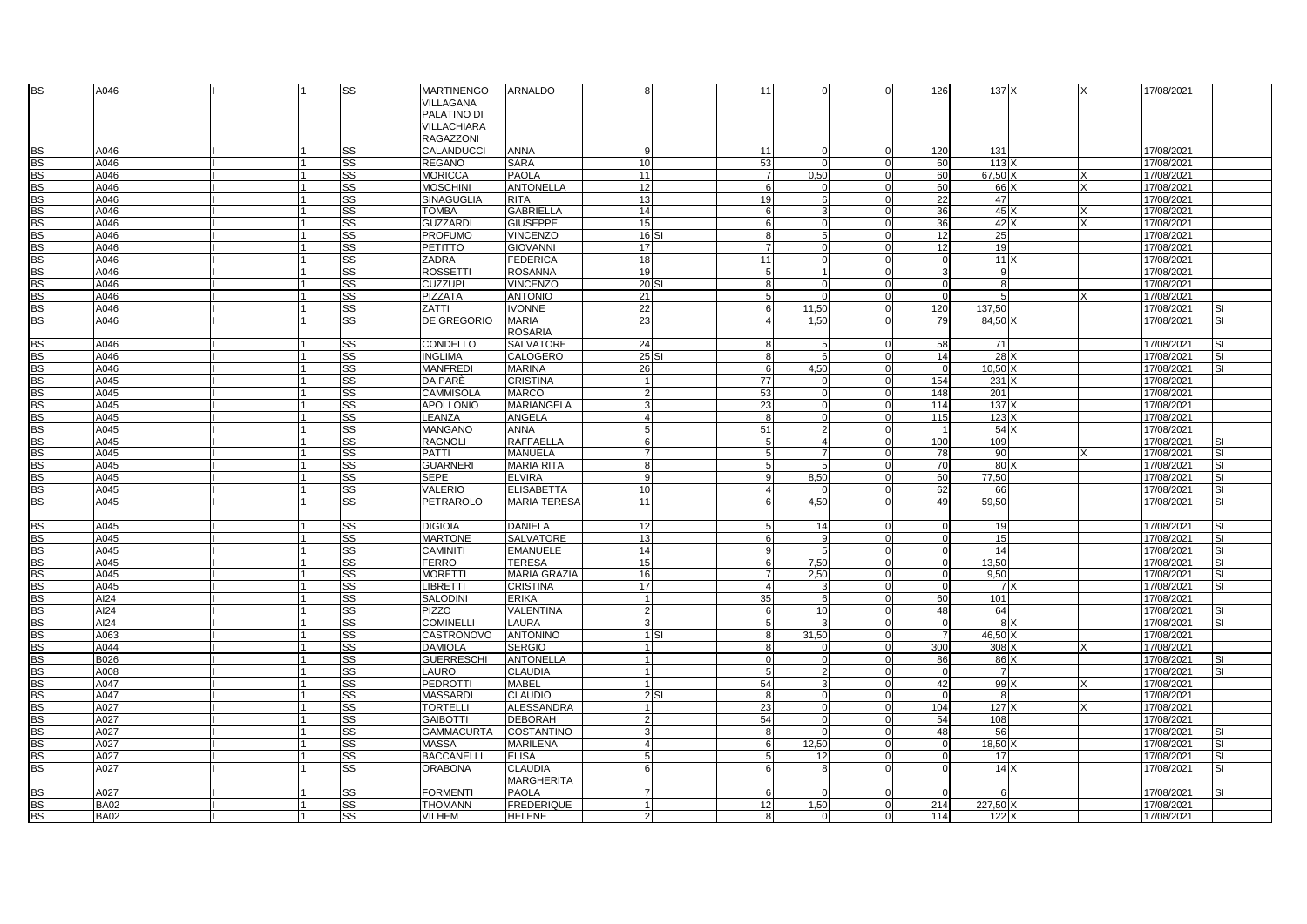| BS              | <b>BA02</b>                |     | <b>SS</b> | <b>MORIN</b>                       | <b>VIRGINIE</b><br><b>MARIE</b>        |                |                 |                 |                | 87             | 91           |             |              | 17/08/2021               |     |
|-----------------|----------------------------|-----|-----------|------------------------------------|----------------------------------------|----------------|-----------------|-----------------|----------------|----------------|--------------|-------------|--------------|--------------------------|-----|
| <b>BS</b>       | <b>BA02</b>                |     | <b>SS</b> | <b>BUADES</b>                      |                                        |                | 6               | $\Omega$        | $\Omega$       | $\Omega$       |              | 6 X         |              |                          |     |
| <b>BS</b>       | <b>ADSS</b>                |     | SS        | <b>LUBELLO</b>                     | <b>STEPHANIE</b>                       |                |                 | 65              |                | 116            | 189          |             |              | 17/08/2021               |     |
|                 |                            |     |           |                                    | <b>EMANUELA</b><br><b>STEFANIA</b>     |                | 8               |                 |                |                |              |             |              | 17/08/2021               |     |
| <b>BS</b>       | <b>ADSS</b>                |     | SS        | <b>RIBUFFO</b>                     | <b>CONCETTA</b>                        |                | 30              | 0,50            | $\Omega$       | 121            | 151,50       |             | $\times$     | 17/08/2021               |     |
| <b>BS</b>       | <b>ADSS</b>                |     | SS        | <b>GASTALDO</b>                    | <b>ISABELLA</b>                        |                | 30              | 53,50           |                | 60             | 143,50 X     |             | $\mathsf{x}$ | 17/08/2021               |     |
|                 |                            |     |           | <b>CAPUTO</b>                      | <b>VITTORIA</b>                        |                |                 |                 | $\Omega$       |                |              |             |              |                          |     |
| <b>BS</b>       | <b>ADSS</b>                |     | SS        |                                    | LOREDANA                               |                | 24              |                 |                | 108            | 135          |             |              | 17/08/2021               |     |
| <b>BS</b>       | <b>ADSS</b>                |     | <b>SS</b> | ZATTI                              | <b>VONNE</b>                           |                | 36              | 2,50            |                | 94             | 132,50       |             | $\times$     | 17/08/2021               |     |
| <b>BS</b>       | <b>ADSS</b>                |     | <b>SS</b> | ROSA                               | DANIELA ANNA                           |                | 34              | 2,50            |                | 90             | 126,50 X     |             |              | 17/08/2021               |     |
| <b>BS</b>       | <b>ADSS</b>                |     | SS        | <b>MORICCA</b>                     | <b>PAOLA</b>                           | $\overline{7}$ | 34              | $\Omega$        | $\Omega$       | 60             | 94 X         |             | X            | 17/08/2021               |     |
| <b>BS</b>       | <b>ADSS</b>                |     | SS        | <b>RIZZO</b>                       | <b>ROBERTA</b>                         | $\mathsf{R}$   | 30              | $\mathcal{P}$   |                | 60             | 92X          |             |              | 17/08/2021               |     |
| <b>BS</b>       | <b>ADSS</b>                |     | <b>SS</b> | SIGNORELLI                         | <b>STEFANIA</b>                        | 9              | 30              | 1,50            |                | 52             | 83.50 X      |             |              | 17/08/2021               |     |
| <b>BS</b>       | <b>ADSS</b>                |     | <b>SS</b> | PIAZZANI                           | <b>MARZIA</b>                          | 10             | 30              | 0,50            | $\Omega$       | 52             | 82.50        |             |              | 17/08/2021               |     |
| <b>BS</b>       | <b>ADSS</b>                |     | <b>SS</b> | PUMA                               | <b>ANDREA</b><br><b>MARIA PIO</b>      | 11             | 18              | 12              |                | 48             |              | 78 X        |              | 17/08/2021               |     |
| <b>BS</b>       | <b>ADSS</b>                |     | <b>SS</b> | TRIPALDELLA                        | <b>FRANCESCO</b>                       | 12             | 36              | 8               |                | 31             |              | 75X         |              | 17/08/2021               |     |
| <b>BS</b>       | <b>ADSS</b>                |     | <b>SS</b> | <b>FALASCHINI</b>                  | <b>MARCO</b>                           | 13             | 36              | 2               | $\Omega$       | 36             | 74 X         |             |              | 17/08/2021               |     |
| <b>BS</b>       | <b>ADSS</b>                |     | <b>SS</b> | VIVIANI                            | <b>ELENA</b>                           | 14             | 30              | $\Omega$        | $\Omega$       | 38             | 68           |             |              | 17/08/2021               |     |
| <b>BS</b>       | <b>ADSS</b>                |     | <b>SS</b> | <b>FRANCHI</b>                     | LAURA                                  | 15             | 30              | $\Omega$        |                | 36             | 66 X         |             |              | 17/08/2021               |     |
| BS              | <b>ADSS</b>                |     | <b>SS</b> | MAGAGNINI                          | <b>MARISA</b>                          | 16             | 36              | $\overline{2}$  | $\Omega$       | 18             |              | 56 X        |              | 17/08/2021               |     |
| $\overline{BS}$ | <b>ADSS</b>                |     | SS        | PAGANO                             | <b>ALESSANDRA</b>                      | 17             | 24              | $\Omega$        |                | 30             |              | 54X         |              | 17/08/2021               |     |
| <b>BS</b>       | ADSS                       |     | <b>SS</b> | <b>FORTINO</b>                     | <b>PAOLO</b>                           | 18             | 36              | 18              | $\Omega$       | $\Omega$       | 54X          |             |              | 17/08/2021               |     |
| BS              | <b>ADSS</b>                |     | <b>SS</b> | <b>TURINI</b>                      | <b>ANNA</b>                            | 19             | 36              | $\Omega$        | $\Omega$       | 18             | 54           |             |              | 17/08/2021               |     |
| BS              | <b>ADSS</b>                |     | SS        | <b>PALUMBO</b>                     | <b>DOMINIQUE</b>                       | 20             | 30              |                 |                | 21             | 52           |             |              | 17/08/2021               |     |
| BS              | <b>ADSS</b>                |     | <b>SS</b> | CALABRESE                          | <b>CRISTIANA</b>                       | 21             | 34              | $\overline{7}$  | $\Omega$       | 11             | 52           |             |              | 17/08/2021               |     |
| <b>BS</b>       |                            |     |           |                                    |                                        |                |                 |                 |                | $\mathbf{1}$   |              |             |              |                          |     |
| <b>BS</b>       | <b>ADSS</b><br><b>ADSS</b> |     | SS<br>SS  | <b>PROTANI</b><br><b>DI NATALE</b> | <b>ALESSANDRA</b><br><b>GIUSEPPINA</b> | 22<br>23       | 36<br>36        | 12,50<br>8      | $\Omega$       | $\overline{0}$ | 49,50<br>44  |             |              | 17/08/2021<br>17/08/2021 |     |
| BS              | <b>ADSS</b>                |     | <b>SS</b> | <b>TONNI</b>                       | <b>STEFANO</b>                         | 24             | 30              |                 | $\Omega$       | 12             | 42 X         |             |              | 17/08/2021               |     |
|                 |                            |     |           |                                    |                                        |                |                 |                 |                |                |              |             |              |                          |     |
| <b>BS</b>       | <b>ADSS</b>                |     | <b>SS</b> | GOLFRE'<br><b>ANDREASI</b>         | <b>MARTA</b>                           | 25             | 36              | $\Omega$        |                | 6              |              | $42 \times$ |              | 17/08/2021               |     |
| <b>BS</b>       | <b>ADSS</b>                |     | SS        | CINAGLIA                           | <b>ROBERTA</b>                         | 26             | 34              | 3,50            |                | $\Omega$       | 37,50        |             |              | 17/08/2021               |     |
| BS              | <b>ADSS</b>                |     | <b>SS</b> | <b>GIURADEO</b>                    | <b>MAURA</b>                           | 27             | 36              | 1,50            | $\Omega$       | $\Omega$       | 37.50        |             |              | 17/08/2021               |     |
| <b>BS</b>       | <b>ADSS</b>                |     | SS        | <b>BORRELLI</b>                    | <b>MIRKO</b>                           | 28             | 36              |                 | $\overline{0}$ | $\overline{0}$ | 37           |             |              | 17/08/2021               |     |
| <b>BS</b>       | <b>ADSS</b>                |     | <b>SS</b> | <b>NEGRIOLI</b>                    | DANIEL-<br><b>JUNIOR</b>               | 29             | 36              | $\Omega$        | $\Omega$       | $\Omega$       | 36           |             |              | 17/08/2021               |     |
| <b>BS</b>       | <b>ADSS</b>                |     | <b>SS</b> | <b>BARNA</b>                       | <b>MARIA PIA</b>                       | 30             | 30              | 0,50            |                | $\Omega$       | 30.50        |             |              | 17/08/2021               |     |
| BS              |                            |     |           | <b>FRANZA</b>                      | <b>ELENA</b>                           | 31             | 30              | $\Omega$        | $\Omega$       | $\Omega$       | 30X          |             |              |                          |     |
| <b>BS</b>       | <b>ADSS</b><br><b>ADSS</b> |     | SS<br>SS  | <b>ZAMBOLI ZAPPA</b>               | <b>LORENZA</b>                         | 32             | 30              | $\Omega$        | $\Omega$       | $\mathbf 0$    | 30           |             |              | 17/08/2021<br>17/08/2021 |     |
| BS              |                            |     | <b>SS</b> |                                    | <b>ANTONINO</b>                        | 33S            |                 | 13,50           |                | $\overline{7}$ | 28.50        |             |              |                          |     |
|                 | <b>ADSS</b>                |     |           | CASTRONOVO                         |                                        |                | 8<br>8          |                 | $\Omega$       |                |              |             |              | 17/08/2021               |     |
| BS              | <b>ADSS</b>                |     | SS        | PROFUMO                            | VINCENZO                               | 34             |                 |                 |                | 12             | 25           |             |              | 17/08/2021               |     |
| BS<br><b>BS</b> | <b>ADSS</b>                |     | <b>SS</b> | HAGENEDER                          | <b>SONJA MARIA</b>                     | 35             | 30              |                 |                | 108            | $141 \times$ |             |              | 17/08/2021               |     |
|                 | <b>ADSS</b>                |     | SS        | CASTELVEDERE  MARIAGRAZIA          |                                        | 36             | 36              |                 |                | 82             | 121 X        |             |              | 17/08/2021               | SI  |
| <b>BS</b>       | <b>ADSS</b>                |     | <b>SS</b> | PROVENZANO                         | <b>DARIO</b>                           | 37             | 36              | 14              |                | 67             | 117          |             |              | 17/08/2021               |     |
| BS              | <b>ADSS</b>                |     | <b>SS</b> | <b>BEVILACQUA</b>                  | <b>ELISABETTA</b>                      | 38             | 36              | 27              |                | 53             | 116          |             |              | 17/08/2021               | SI. |
| <b>BS</b>       | <b>ADSS</b>                |     | <b>SS</b> | GARZA                              | <b>DARIO</b>                           | 39             | 34              | $\Omega$        |                | 52             | 86           |             |              | 17/08/2021               | SI  |
| BS              | <b>ADSS</b>                |     | SS        | SPATARO                            | <b>IRENE</b>                           | 40             | 36              | 7,50            | $\Omega$       | 41             | 84,50        |             |              | 17/08/2021               | SI  |
| <b>BS</b>       | <b>ADSS</b>                |     | SS        | <b>BARONE</b>                      | <b>FLORIANA</b>                        | 41             | 36              | 10 <sup>1</sup> | $\Omega$       | 36             | 82 X         |             |              | 17/08/2021               | SI  |
| BS              | <b>ADSS</b>                |     | <b>SS</b> | <b>SERIO</b>                       | <b>ARIANNA</b>                         | 42             | 30              | $\mathcal{P}$   | $\Omega$       | 48             | 80           |             |              | 17/08/2021               | SI  |
| <b>BS</b>       | <b>ADSS</b>                |     | <b>SS</b> | <b>LIMARDO</b>                     | <b>ALESSANDRA</b>                      | 43             | 36              | 11              |                | 14             | 61X          |             |              | 17/08/2021               | SI. |
| BS              | <b>ADSS</b>                |     | <b>SS</b> | ISOLA                              | <b>MELANIA</b>                         | 44             | 36              | 5,50            |                | 12             | 53,50        |             |              | 17/08/2021               |     |
| <b>BS</b>       | <b>ADSS</b>                |     | <b>SS</b> | <b>FERRO</b>                       | <b>EDEN DIANA</b>                      | 45             | 36              | 11              | $\Omega$       | 6              |              | 53 X        | $\mathsf{x}$ | 17/08/2021               | SI  |
| <b>BS</b>       | <b>ADSS</b>                |     | SS        | <b>BOVA</b>                        | <b>VINCENZO</b>                        | 46             | 36              | $\overline{5}$  |                | 12             |              | 53 X        |              | 17/08/2021               | SI  |
| <b>BS</b>       | <b>ADSS</b>                |     | <b>SS</b> | <b>ADORNO</b>                      | <b>ENZA EZIA</b>                       | 47             | 36              | 14              | $\Omega$       | $\mathbf 0$    | 50           |             |              | 17/08/2021               | SI  |
| BS              | <b>ADSS</b>                |     | <b>SS</b> | <b>MESSINA</b>                     | <b>MIRIAMVITA</b>                      | 48             | 36              | $\overline{7}$  | $\Omega$       | 6              | 49 X         |             |              | 17/08/2021               | SI  |
| BS              | <b>ADSS</b>                |     | <b>SS</b> | <b>BUFFOL</b>                      | <b>ALESSANDRO</b>                      | 49             | 36              | 13              |                | <sup>0</sup>   | 49           |             |              | 17/08/2021               |     |
| <b>BS</b>       | <b>ADSS</b>                |     | SS        | <b>VINCENT</b>                     | <b>ALESSANDRO</b>                      | 50             | 36              | 12              |                | $\Omega$       | 48           |             |              | 17/08/2021               | SI. |
|                 | <b>ADSS</b>                |     | <b>SS</b> | <b>IORIO</b>                       | <b>MARILU</b> '                        | 51             | 36              | 11              |                | $\Omega$       | 47 X         |             |              | 17/08/2021               | S١  |
| $rac{BS}{BS}$   | <b>ADSS</b>                | l 1 | <b>SS</b> | <b>DIGIOIA</b>                     | <b>DANIELA</b>                         | 52             | 30 <sup>1</sup> | 17              | $\overline{0}$ | $\overline{0}$ | 47           |             |              | 17/08/2021               | SI  |
|                 |                            |     |           |                                    |                                        |                |                 |                 |                |                |              |             |              |                          |     |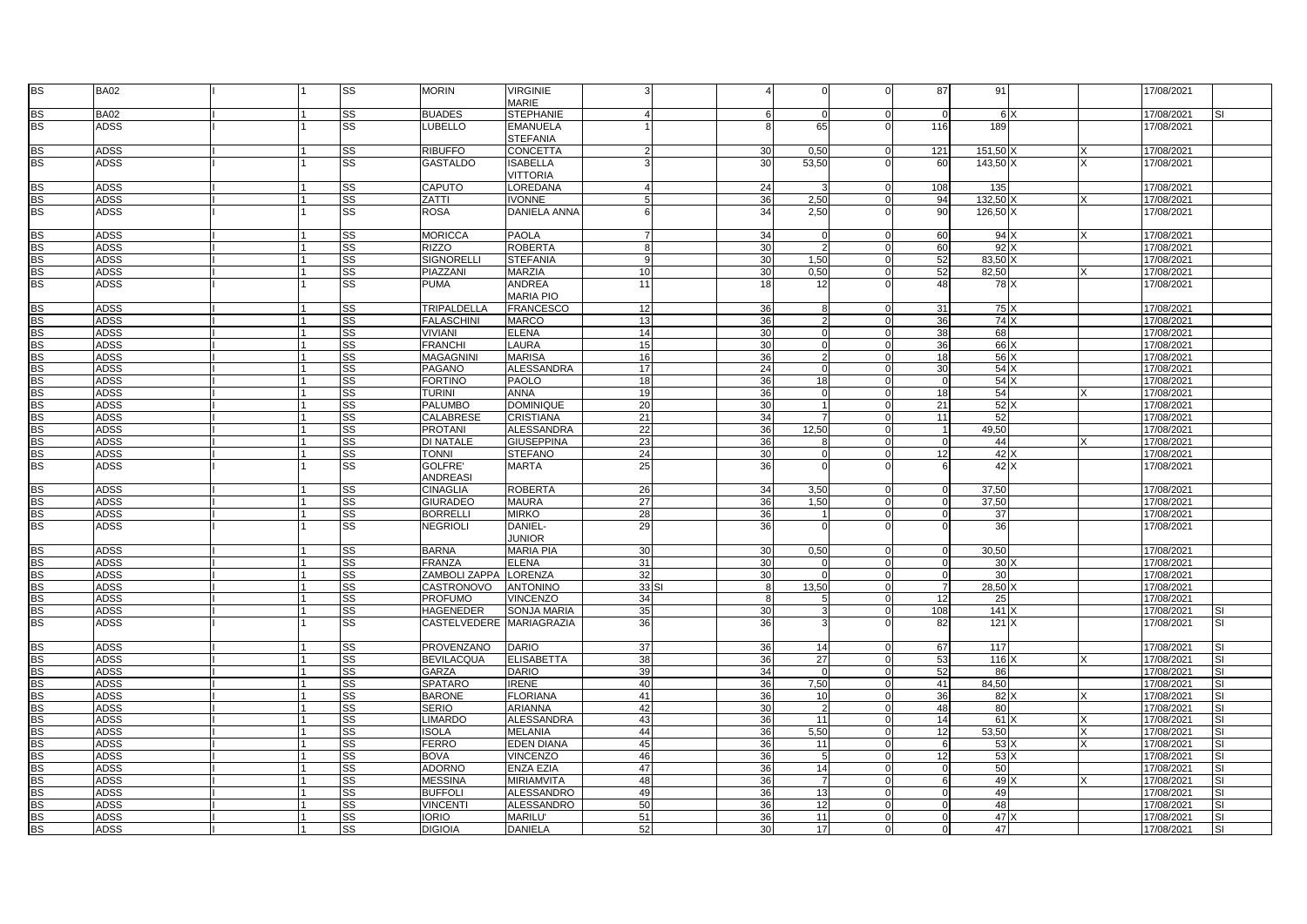|           | <b>ADSS</b> |  | <b>SS</b> | <b>MANGIAROTTI</b> | <b>ILARIA</b>                       | 53         | 34              | 12                                  | $\Omega$       | 46 X    |      | 17/08/2021 | <b>SI</b>                |
|-----------|-------------|--|-----------|--------------------|-------------------------------------|------------|-----------------|-------------------------------------|----------------|---------|------|------------|--------------------------|
| BS<br>BS  | <b>ADSS</b> |  | SS        | <b>IACOPINO</b>    | <b>MARIA</b>                        | 54         | 36              | 10 <sup>1</sup>                     | $\Omega$       | 46 X    |      | 17/08/2021 | <b>SI</b>                |
| <b>BS</b> |             |  |           |                    |                                     |            |                 | 10 <sup>1</sup><br>$\Omega$         |                |         |      |            |                          |
|           | <b>ADSS</b> |  | SS        | <b>FUSARO</b>      | ANNACHIARA                          | 55         | 36              |                                     | $\Omega$       | 46      |      | 17/08/2021 | SI                       |
| <b>BS</b> | <b>ADSS</b> |  | SS        | <b>INDELICATO</b>  | ANGELO<br><b>MARIA</b>              | 56         | 36              | 9,50                                | $\Omega$       | 45,50   |      | 17/08/2021 | <b>SI</b>                |
| <b>BS</b> | <b>ADSS</b> |  | <b>SS</b> | <b>PULIAFITO</b>   | <b>RITA</b>                         | 57         | 34<br>11,50     |                                     | $\Omega$       | 45.50   |      | 17/08/2021 | <b>SI</b>                |
| <b>BS</b> | <b>ADSS</b> |  | SS        | <b>MENNA</b>       | <b>GIOVANNA</b>                     | 58         | 36              | g<br>$\Omega$                       | $\mathbf 0$    | 45      |      | 17/08/2021 | <b>SI</b>                |
| <b>BS</b> | <b>ADSS</b> |  | SS        | CALANDRA           | <b>DANIELE</b>                      | 59         | 30              | 15<br>$\Omega$                      | $\mathbf 0$    | 45      |      | 17/08/2021 | SI                       |
| <b>BS</b> | <b>ADSS</b> |  | SS        | <b>GEUSA</b>       | <b>GIULIANA</b>                     | 60         | 36              | 8<br>$\Omega$                       | $\mathbf 0$    | 44 X    |      | 17/08/2021 | <b>SI</b>                |
|           |             |  |           |                    |                                     |            |                 |                                     |                |         |      |            |                          |
| <b>BS</b> | <b>ADSS</b> |  | SS        | PERNA              | CARMINE                             | 61         | 36              | 8<br>$\Omega$                       | $\Omega$       | 44      |      | 17/08/2021 | <b>SI</b>                |
| <b>BS</b> | <b>ADSS</b> |  | <b>SS</b> | MIRABELLA          | <b>CARMELA</b>                      | 62         | 36              | 8                                   | $\Omega$       | 44      |      | 17/08/2021 | <b>SI</b>                |
| <b>BS</b> | <b>ADSS</b> |  | <b>SS</b> | ZAINO              | <b>LORENZO</b>                      | 63         | 36              | 1<br>$\Omega$                       | $\overline{7}$ | 44      |      | 17/08/2021 | <b>SI</b>                |
| <b>BS</b> | <b>ADSS</b> |  | <b>SS</b> | <b>AURIEMMA</b>    | NUNZIA                              | 64         | 36              | 8<br>$\Omega$                       | $\mathbf 0$    | 44      |      | 17/08/2021 | <b>SI</b>                |
| <b>BS</b> | <b>ADSS</b> |  | SS        | <b>MEGALI</b>      | <b>CATERINA</b>                     | 65         | 30<br>13,50     | $\Omega$                            | $\mathbf 0$    | 43,50   |      | 17/08/2021 | <b>SI</b>                |
| <b>BS</b> | <b>ADSS</b> |  | <b>SS</b> | MAUGERI            | <b>MARIA ROSA</b>                   | 66         | 36              | 7,50<br>$\Omega$                    | $\overline{0}$ | 43,50   |      | 17/08/2021 | <b>SI</b>                |
| <b>BS</b> | <b>ADSS</b> |  | <b>SS</b> | DI NARO            | <b>EMANUELA</b>                     | 67         | 36              |                                     | $\Omega$       | 43      |      | 17/08/2021 | <b>SI</b>                |
| <b>BS</b> | <b>ADSS</b> |  | SS        | GRIECO             | <b>MARIO</b>                        | 68         | 34              | 0,50<br>$\Omega$                    | 8              | 42,50   |      | 17/08/2021 | <b>SI</b>                |
| <b>BS</b> | ADSS        |  | SS        | LUBRANO            | MARIAGRAZIA                         | 69         | 36              | 6                                   |                | 42      |      | 17/08/2021 | SI                       |
|           |             |  |           |                    | LIA.                                |            |                 |                                     |                |         |      |            |                          |
| <b>BS</b> | <b>ADSS</b> |  | <b>SS</b> | LEPORE             | <b>GIANPIERO</b>                    | 70         | 36              | 6<br>$\Omega$                       | $\Omega$       | 42      |      | 17/08/2021 | <b>SI</b>                |
| <b>BS</b> | <b>ADSS</b> |  | <b>SS</b> | GRECO              | <b>ALESSANDRA</b>                   | 71         | 36              | 6                                   | $\Omega$       | 42      |      | 17/08/2021 | <b>SI</b>                |
| <b>BS</b> | ADSS        |  | <b>SS</b> | SAUNA              | <b>ROBERTA</b>                      | 72         | 36              | 5,50                                | $\Omega$       | 41,50   |      | 17/08/2021 | <b>SI</b>                |
|           |             |  |           |                    | <b>MARIA</b>                        |            |                 |                                     |                |         |      |            |                          |
| <b>BS</b> | <b>ADSS</b> |  | SS        | <b>ARIMINI</b>     | <b>FELICE</b>                       | 73         | 36              | 5<br>$\Omega$                       | $\mathbf 0$    | 41X     |      | 17/08/2021 | <b>SI</b>                |
| <b>BS</b> | <b>ADSS</b> |  | <b>SS</b> | ANGOTTI            | <b>ANGELA</b>                       | 74         | 34              | 7<br>$\Omega$                       | $\Omega$       | 41      |      | 17/08/2021 | <b>SI</b>                |
| <b>BS</b> | <b>ADSS</b> |  | <b>SS</b> | CREA               | <b>ROCCO</b>                        | 75         | 36              | 4,50                                | $\mathbf 0$    | 40.50   |      | 17/08/2021 | <b>SI</b>                |
| <b>BS</b> | <b>ADSS</b> |  | SS        | GARGANO            | <b>TIZIANA</b>                      | 76         | 34              | 6,50<br>$\Omega$                    | $\mathbf 0$    | 40,50   |      | 17/08/2021 | <b>SI</b>                |
| <b>BS</b> | <b>ADSS</b> |  | SS        | SANTAERA           | <b>ADRIANA</b>                      | 77         | 36              | $\overline{4}$<br>$\Omega$          | $\mathbf 0$    | 40      |      | 17/08/2021 | SI                       |
| <b>BS</b> | <b>ADSS</b> |  | SS        | GRECO              | <b>CHIARA</b>                       | 78         | 36              | 4<br>$\Omega$                       | $\mathbf 0$    | 40      |      | 17/08/2021 | <b>SI</b>                |
| <b>BS</b> | <b>ADSS</b> |  | <b>SS</b> | RICCERI            | LOREDANA                            | 79         | 30 <sup>1</sup> | 10 <sup>1</sup><br>$\Omega$         | $\mathbf 0$    | 40      |      | 17/08/2021 | <b>SI</b>                |
| <b>BS</b> | <b>ADSS</b> |  | <b>SS</b> | PINCHETTI          | <b>FEDERICA</b>                     | 80         | 36              | 3,50                                | $\Omega$       | 39,50 X |      | 17/08/2021 | SI                       |
|           |             |  |           | <b>FACCHETTI</b>   |                                     |            |                 |                                     |                |         |      |            |                          |
| <b>BS</b> | <b>ADSS</b> |  | <b>SS</b> | GARRUTI            | <b>LUCIA</b>                        | 81         | 36              | $\mathcal{R}$<br>$\Omega$           | $\mathbf 0$    | 39 X    |      | 17/08/2021 | <b>SI</b>                |
| <b>BS</b> | <b>ADSS</b> |  | SS        | <b>LUZZANI</b>     | <b>CINZIA</b>                       | 82         | 36              | 3<br>$\Omega$                       | $\Omega$       | 39 X    |      | 17/08/2021 | <b>SI</b>                |
| <b>BS</b> | <b>ADSS</b> |  | <b>SS</b> | TUSA               | <b>GIUSEPPE</b>                     | 83         | 28              | 11<br>$\Omega$                      | $\overline{0}$ | 39      |      | 17/08/2021 | <b>SI</b>                |
| <b>BS</b> | <b>ADSS</b> |  | SS        | <b>CULMONE</b>     | <b>PATRIZIA</b>                     | 84         | 36              | $\Omega$                            | $\overline{0}$ | 39      |      | 17/08/2021 | <b>SI</b>                |
| <b>BS</b> | <b>ADSS</b> |  | <b>SS</b> | GRECO              | <b>ELENA</b>                        | 85         | 34              | 4,50<br>$\Omega$                    | $\mathbf 0$    | 38,50   |      | 17/08/2021 | <b>SI</b>                |
| <b>BS</b> | <b>ADSS</b> |  | <b>SS</b> | <b>GULOTTA</b>     | <b>ANTONIO</b>                      | 86         | 36              | 2,50<br>$\Omega$                    | $\mathbf 0$    | 38,50   |      | 17/08/2021 | SI                       |
| <b>BS</b> | <b>ADSS</b> |  | SS        | GALATI             | LORENA                              | 87         | 34              | $\overline{\mathbf{A}}$<br>$\Omega$ | $\Omega$       | 38 X    |      | 17/08/2021 | <b>SI</b>                |
| <b>BS</b> |             |  |           |                    |                                     |            |                 | $\Omega$                            |                |         |      |            |                          |
|           | <b>ADSS</b> |  | <b>SS</b> | <b>MERIGO</b>      | LAURA                               | 88         | 34              | 4                                   | $\Omega$       | 38 X    |      | 17/08/2021 | SI                       |
| <b>BS</b> | <b>ADSS</b> |  | SS        | DI GREGORIO        | <b>FLORIANA</b><br><b>ANTONELLA</b> | 89         | 36              |                                     |                | 38      |      | 17/08/2021 | SI                       |
| <b>BS</b> | <b>ADSS</b> |  | SS        | <b>MISERENDINO</b> | <b>ELEONORA</b>                     | 90         | 36              | $\mathcal{D}$<br>$\Omega$           | $\Omega$       | 38      |      | 17/08/2021 | SI                       |
| <b>BS</b> | <b>ADSS</b> |  | SS        | <b>TRINCUCCI</b>   | <b>ALBERTO</b>                      | 91         | 36              | $\Omega$                            | $\Omega$       | 38      |      | 17/08/2021 | $\overline{\mathsf{S}}$  |
| <b>BS</b> | <b>ADSS</b> |  | SS        | <b>SCIMEMI</b>     | <b>BRIGIDA</b>                      | 92         | 30              |                                     |                | 38      |      | 17/08/2021 | SI                       |
|           |             |  |           |                    | <b>STEFANIA</b>                     |            |                 |                                     |                |         |      |            |                          |
| <b>BS</b> | ADSS        |  | <b>SS</b> | <b>RUGGIERI</b>    | <b>MARIA CHIARA</b>                 | 93         | 36              | 1,50<br>$\Omega$                    | $\Omega$       | 37,50   |      | 17/08/2021 | <b>SI</b>                |
|           |             |  |           |                    |                                     |            |                 |                                     |                |         |      |            |                          |
| <b>BS</b> | <b>ADSS</b> |  | SS        | <b>BELLO</b>       | <b>FRANCESCO</b>                    | 94         | 36              | 1,50<br>$\Omega$                    | $\mathbf 0$    | 37,50   |      | 17/08/2021 | <b>SI</b>                |
| <b>BS</b> | <b>ADSS</b> |  | SS        | CALIA              | <b>GRAZIANA</b>                     | 95         | 36              | $\overline{1}$<br>$\Omega$          | $\overline{0}$ | 37 X    |      | 17/08/2021 | <b>SI</b>                |
| <b>BS</b> | <b>ADSS</b> |  | SS        | PELLONI            | <b>FRANCESCA</b>                    | 96         | 36              |                                     | $\Omega$       | 37      |      | 17/08/2021 | <b>SI</b>                |
| <b>BS</b> | <b>ADSS</b> |  | <b>SS</b> | AMELLA             | <b>IRENE SARAH</b>                  | 97         | 36              | 1<br>$\Omega$                       | $\Omega$       | 37      |      | 17/08/2021 | <b>SI</b>                |
| <b>BS</b> | <b>ADSS</b> |  | SS        | CARUSC             | <b>MARCO</b>                        | 98         | 36              | 1 <sup>1</sup><br>$\Omega$          | $\mathbf 0$    | 37      |      | 17/08/2021 | <b>SI</b>                |
| <b>BS</b> | <b>ADSS</b> |  | SS        | DI BONA            | <b>GIANNA</b>                       | 99         | 36              | $\Omega$                            | $\Omega$       | 37      |      | 17/08/2021 | <b>SI</b>                |
| <b>BS</b> | <b>ADSS</b> |  | <b>SS</b> | SOLLEVANTI         | <b>FRANCESCA</b>                    | 100        | 36              | 0,50<br>$\Omega$                    | $\overline{0}$ | 36,50   |      | 17/08/2021 | <b>SI</b>                |
| <b>BS</b> | <b>ADSS</b> |  | SS        | <b>CILIONE</b>     | <b>IRENE</b>                        | 101        | 36              | 0.50<br>$\Omega$                    | $\mathbf 0$    | 36.50   |      | 17/08/2021 | <b>SI</b>                |
| <b>BS</b> | ADSS        |  | <b>SS</b> | SQUEGLIA           | <b>GIANDOMENIC</b><br>$\Omega$      | 102        | 36              | 0,50<br>$\Omega$                    | $\Omega$       | 36,50   |      | 17/08/2021 | SI                       |
| <b>BS</b> | <b>ADSS</b> |  | SS        | <b>STIO</b>        | <b>KATIUSCIA</b>                    | 103        | 36              | 0,50<br>$\Omega$                    | $\Omega$       | 36,50   |      | 17/08/2021 |                          |
| <b>BS</b> |             |  |           |                    | <b>ILARIA</b>                       |            |                 | $\Omega$<br>$\Omega$                | $\Omega$       |         |      |            |                          |
|           | <b>ADSS</b> |  | <b>SS</b> | DE DONNO           |                                     | 104<br>105 | 36<br>36        | $\Omega$                            | $\Omega$       | 36 X    |      | 17/08/2021 | <b>SI</b>                |
| BS<br>BS  | <b>ADSS</b> |  | SS        | <b>BRICCHI</b>     | <b>GIANMARIO</b>                    |            |                 | $\Omega$                            |                | 36 X    |      | 17/08/2021 | $\overline{\mathsf{SI}}$ |
|           | <b>ADSS</b> |  | <b>SS</b> | <b>GAZZARDI</b>    | <b>STEFANIA</b>                     | 106        | 36              | $\overline{0}$<br>$\Omega$          | $\overline{0}$ |         | 36 X | 17/08/2021 | <b>SI</b>                |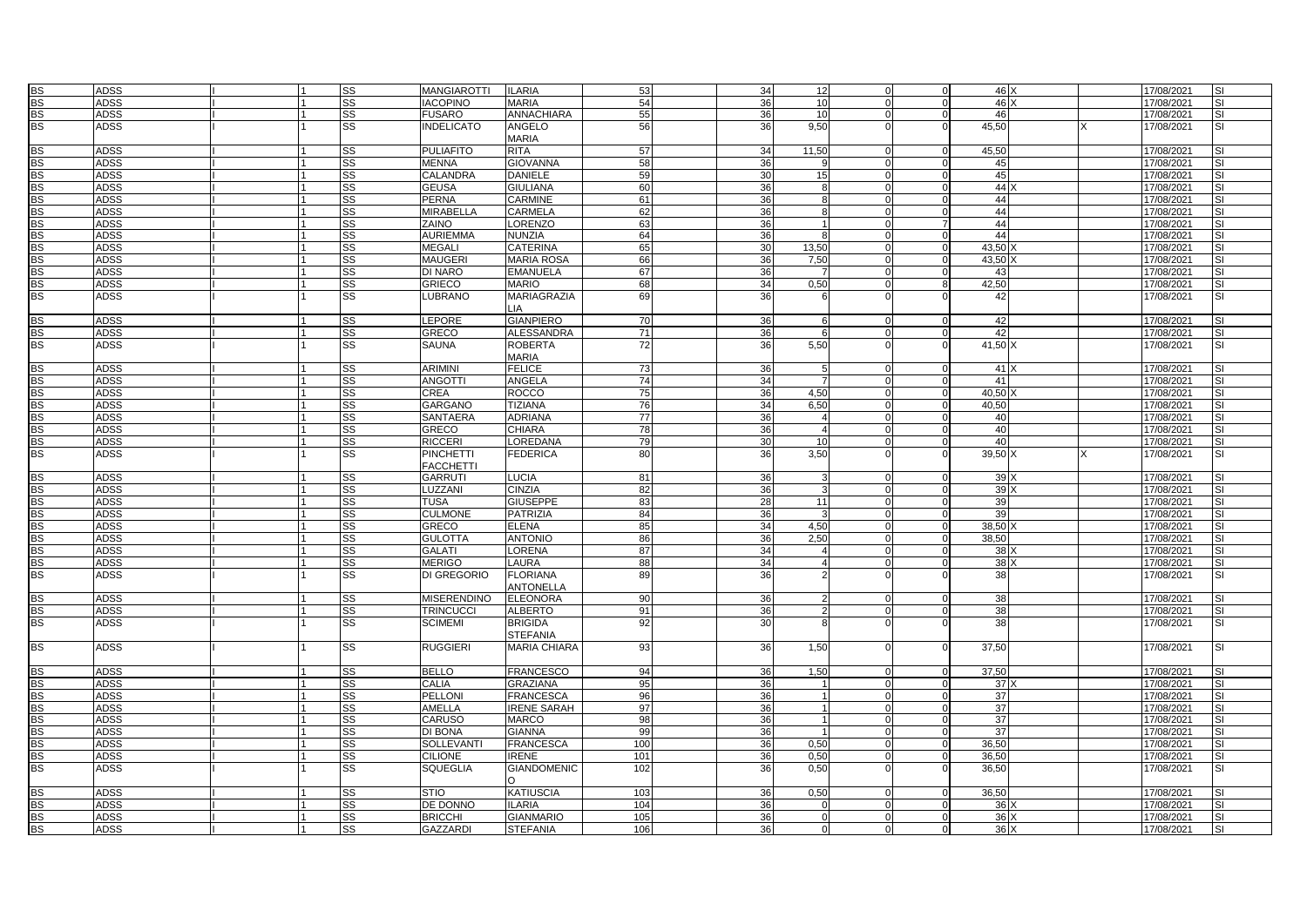| <b>BS</b> | <b>ADSS</b> |  | SS                     | <b>PISANO</b>     | <b>CLAUDIA</b>    | 107            |                 | 34             | $\mathcal{P}$  |                           | 36X             |   | 17/08/2021 | <b>SI</b> |
|-----------|-------------|--|------------------------|-------------------|-------------------|----------------|-----------------|----------------|----------------|---------------------------|-----------------|---|------------|-----------|
| <b>BS</b> | <b>ADSS</b> |  | SS                     | <b>GIACALONE</b>  | <b>NOEMI</b>      | 108            |                 | 36             |                |                           | 36              |   | 17/08/2021 | <b>SI</b> |
| BS        | <b>ADSS</b> |  | SS                     | <b>SORRENTINO</b> | <b>SIMONA</b>     | 109            |                 | 36             | $\Omega$       | $\Omega$                  | 36              |   | 17/08/2021 | <b>SI</b> |
| <b>BS</b> | <b>ADSS</b> |  | <b>SS</b>              | <b>DE CEGLIA</b>  | <b>SERGIO</b>     | 110            |                 | 36             |                |                           | 36              |   | 17/08/2021 | <b>SI</b> |
| <b>BS</b> | <b>ADSS</b> |  | SS                     | <b>LA MALFA</b>   | <b>SARA</b>       | 111            |                 | 36             | <sup>n</sup>   |                           | 36              |   | 17/08/2021 |           |
| <b>BS</b> | <b>ADSS</b> |  | SS                     | <b>DISTASO</b>    | <b>ALESSANDRA</b> | 112            |                 | 34             | 2              |                           | 36              |   | 17/08/2021 |           |
|           |             |  |                        |                   |                   |                |                 |                |                |                           |                 |   |            | SI        |
| <b>BS</b> | <b>ADSS</b> |  | SS                     | <b>MEOTTO</b>     | <b>GIULIA</b>     | 113            |                 | 34             | 1,50           | $\Omega$                  | 35,50           |   | 17/08/2021 | <b>SI</b> |
| <b>BS</b> | <b>ADSS</b> |  | SS                     | <b>CHIARA</b>     | <b>ELISA</b>      | 114            |                 | 34             |                | $\Omega$<br>$\Omega$      | 35              |   | 17/08/2021 | <b>SI</b> |
| <b>BS</b> | <b>ADSS</b> |  | SS                     | <b>VITALI</b>     | <b>STEFANIA</b>   | 115            |                 | 30             | 5              |                           | 35              |   | 17/08/2021 |           |
| <b>BS</b> | <b>ADSS</b> |  | SS                     | CARRASSI          | <b>ROSSELLA</b>   | 116            |                 | 30             | 5              |                           | 35              |   | 17/08/2021 |           |
| <b>BS</b> | <b>ADSS</b> |  | SS                     | LOMBARDI          | <b>LIA</b>        | 117            |                 | 34             |                |                           | 35              |   | 17/08/2021 | <b>SI</b> |
|           |             |  |                        |                   | <b>ROSANGELA</b>  |                |                 |                |                |                           |                 |   |            |           |
| <b>BS</b> | <b>ADSS</b> |  | SS                     | PIRAZZINI         | <b>CINZIA</b>     | 118            |                 | 30             | 4.50           | $\Omega$                  | 34.50           |   | 17/08/2021 | <b>SI</b> |
| BS        | <b>ADSS</b> |  | SS                     | <b>GALAFASSI</b>  | <b>MARIA</b>      | 119            |                 | 34             |                |                           | 34              |   | 17/08/2021 | <b>SI</b> |
| BS        | <b>ADSS</b> |  | $\overline{\text{ss}}$ | <b>APOLLONIO</b>  | <b>MARIANGELA</b> | 120            |                 | 34             | U              |                           | 34              |   | 17/08/2021 |           |
| <b>BS</b> | <b>ADSS</b> |  | SS                     | <b>ROCCO</b>      | <b>GIULIA</b>     | 121            |                 | 30             |                | $\Omega$                  | 31              |   | 17/08/2021 | <b>SI</b> |
| <b>BS</b> | <b>ADSS</b> |  | SS                     | <b>ROTA</b>       | <b>CRISTIAN</b>   | 122            |                 | 30             | O              |                           | 30              |   | 17/08/2021 | <b>SI</b> |
| <b>BS</b> | <b>ADSS</b> |  | SS                     | <b>MARINO</b>     | <b>BERNARDINA</b> | 123            |                 | 12             | 13             | $\Omega$<br>$\Omega$      | 25 <sub>x</sub> |   | 17/08/2021 | <b>SI</b> |
| BS        | <b>ADSS</b> |  | SS                     | <b>RIZZUTO</b>    | <b>FABRIZIO</b>   | 124            |                 | 14             |                |                           | 14X             |   | 17/08/2021 | <b>SI</b> |
|           |             |  |                        |                   | <b>ANTONINO</b>   |                |                 |                |                |                           |                 |   |            |           |
| <b>BS</b> | <b>ADSS</b> |  | SS                     | NORI'             | <b>ELENA</b>      | 125            |                 | 8              |                | $\Omega$<br>$\Omega$      | 14              | X | 17/08/2021 | <b>SI</b> |
|           |             |  |                        |                   |                   |                |                 |                |                |                           |                 |   |            |           |
| <b>BS</b> | <b>B003</b> |  | SS                     | <b>SERINO</b>     | <b>GERARDO</b>    |                | 1 <sub>SI</sub> | 8              | 12,50          | 36                        | 56,50           |   | 17/08/2021 |           |
| BS        | <b>B003</b> |  | SS                     | <b>ROSSETTI</b>   | <b>MATTIA</b>     |                | $2$ SI          | $\mathsf{R}$   | ĥ              | 36<br>$\Omega$            | 50X             |   | 17/08/2021 |           |
| BS        | <b>B003</b> |  | SS                     | <b>SAVARINO</b>   | <b>ANNAMARIA</b>  |                |                 | $\overline{7}$ |                | 31                        | 42              |   | 17/08/2021 |           |
| <b>BS</b> | <b>B003</b> |  | $\overline{\text{ss}}$ | <b>BIAGIONI</b>   | <b>OLAF ROGER</b> |                | 4 S1            | 8              | 3,50           | 12                        | 23,50           |   | 17/08/2021 |           |
| <b>BS</b> | <b>B003</b> |  | SS                     | <b>NICOLACI</b>   | <b>GIUSEPPE</b>   | 5              |                 | 5              | 4,50           | $\mathcal{P}$<br>$\Omega$ | 11,50           |   | 17/08/2021 |           |
| <b>BS</b> | <b>B003</b> |  | SS                     | DI SALVO          | <b>FILIPPO</b>    | 6              |                 | 8              |                | $\Omega$                  | $\mathbf{Q}$    |   | 17/08/2021 |           |
| BS        | <b>B003</b> |  | SS                     | <b>FORTE</b>      | <b>SALVATORE</b>  | $\overline{7}$ |                 | 6              | $\Omega$       | $\Omega$<br>$\Omega$      | 6X              |   | 17/08/2021 |           |
| <b>BS</b> | A021        |  | $\overline{\text{ss}}$ | <b>BRUNO</b>      | <b>MARIA</b>      |                |                 | 54             | 4,50           | 96                        | 154,50 X        |   | 17/08/2021 |           |
|           |             |  |                        |                   | <b>VIRGINIA</b>   |                |                 |                |                |                           |                 |   |            |           |
| <b>BS</b> | A021        |  | SS                     | <b>SECHI</b>      | <b>BEATRICE</b>   | $\mathcal{D}$  |                 | 12             |                | 36<br>$\Omega$            | 48 X            |   | 17/08/2021 | <b>SI</b> |
| <b>BS</b> | A021        |  | SS                     | <b>MAGHINI</b>    | <b>ADRIANA</b>    |                |                 | $\overline{4}$ |                | $\Omega$                  | $\mathbf{R}$    |   | 17/08/2021 | <b>SI</b> |
| BS        | AI55        |  | SS                     | <b>PORTI</b>      | <b>NICOLA</b>     |                |                 | $\mathsf{R}$   | 4              | 60<br>42                  | 114             |   | 17/08/2021 | <b>SI</b> |
| BS        | AI55        |  | SS                     | <b>BRESCIANI</b>  | <b>IRENE</b>      | $\mathcal{P}$  |                 | 9              |                | $\Omega$                  | 14              |   | 17/08/2021 | <b>SI</b> |
| BS        | A015        |  | SS                     | <b>NICOLOSI</b>   | <b>STEFANIA</b>   |                |                 | 6              | 0,50           | 60                        | 66,50           |   | 17/08/2021 | <b>SI</b> |
| <b>BS</b> | A015        |  | <b>SS</b>              | CONDELLO          | <b>ROBERTA</b>    | $\mathcal{P}$  |                 | $\overline{7}$ |                | 36                        | 46 X            |   | 17/08/2021 | <b>SI</b> |
| <b>BS</b> | A015        |  | SS                     | <b>MADONNA</b>    | <b>NICOLA</b>     |                |                 | 8              |                | $\Omega$                  | 17X             |   | 17/08/2021 | <b>SI</b> |
| BS        | A015        |  |                        | <b>MARINOSCI</b>  | <b>LUCIANO</b>    | $\overline{4}$ |                 | 5              | $\Omega$       | $\Omega$                  | 5               |   |            | <b>SI</b> |
|           |             |  | SS                     |                   |                   |                |                 |                |                |                           |                 |   | 17/08/2021 | <b>SI</b> |
| BS        | A010        |  | SS                     | <b>FOSTINI</b>    | <b>GABRIELE</b>   |                |                 | 6              |                | 48                        | 55)             |   | 17/08/2021 |           |
| BS        | A010        |  | SS                     | <b>DALIA</b>      | <b>ELENA</b>      | $\mathcal{P}$  |                 | 8              | $\Omega$       | $\Omega$                  | 8               |   | 17/08/2021 | SI        |
| <b>BS</b> | <b>B017</b> |  | <b>SS</b>              | <b>DODARO</b>     | <b>CHIARA</b>     |                |                 | 11             |                |                           | 14              |   | 17/08/2021 |           |
| <b>BS</b> | <b>B017</b> |  | SS                     | <b>ARRIGONI</b>   | <b>ROBERTO</b>    | $\mathcal{P}$  |                 | 6              | 1,50           | $\Omega$                  | 7,50            |   | 17/08/2021 |           |
| <b>BS</b> | <b>B017</b> |  | SS                     | <b>CRISPINO</b>   | <b>LUIGI</b>      | $\mathcal{R}$  |                 | 6              | $\Omega$       | $\Omega$<br>$\Omega$      | 6               | x | 17/08/2021 |           |
| BS        | <b>B017</b> |  | SS                     | <b>RUSSO</b>      | <b>GIUSEPPE</b>   |                |                 | 6              | 1,50           | 162                       | 169.50          |   | 17/08/2021 |           |
| BS        | <b>B017</b> |  | <b>SS</b>              | <b>RIZZELLO</b>   | <b>DONATO</b>     |                |                 |                |                | 54                        | 64              |   | 17/08/2021 | <b>SI</b> |
| <b>BS</b> | <b>B017</b> |  | <b>SS</b>              | <b>SAGONE</b>     | <b>GIOVANNI</b>   | 6              |                 | 9              |                | 52<br>$\Omega$            | 61              |   | 17/08/2021 | <b>SI</b> |
| <b>BS</b> | <b>B017</b> |  | SS                     | SAGONE            | <b>ANDREA</b>     | $\overline{7}$ |                 | 9              | 0,50           | 36                        | 45,50           |   | 17/08/2021 | <b>SI</b> |
| <b>BS</b> | <b>B017</b> |  | SS                     | <b>GAMMUTO</b>    | <b>GIORGIO</b>    | 8              |                 | 8              | 0.50           | 36<br>$\Omega$            | $44.50$ )       |   | 17/08/2021 | <b>SI</b> |
| BS        | <b>B017</b> |  | SS                     | <b>PALMIERI</b>   | <b>AGOSTINO</b>   | 9              |                 | 5              | 6              | $\Omega$                  | $11 \times$     |   | 17/08/2021 | <b>SI</b> |
| BS        | <b>B017</b> |  | $\overline{\text{ss}}$ | CALZI             | <b>VALENTINO</b>  | 10             |                 | 11             | $\Omega$       | $\Omega$                  | 11              |   | 17/08/2021 | <b>SI</b> |
| <b>BS</b> | <b>B017</b> |  | <b>SS</b>              | <b>CUOMO</b>      | <b>ALESSANDRO</b> | 11             |                 | $\Omega$       | 10             | $\Omega$                  | 10              |   | 17/08/2021 | <b>SI</b> |
| <b>BS</b> | <b>B017</b> |  | SS                     | <b>AMORE</b>      | <b>ALLEN</b>      | 12             |                 | 5              | 4,50           | $\Omega$                  | 9,50            |   | 17/08/2021 | SI        |
|           |             |  |                        |                   | <b>GIUSEPPE</b>   |                |                 |                |                |                           |                 |   |            |           |
| BS        | <b>B017</b> |  | <b>SS</b>              | <b>MOCCIARO</b>   | <b>PIETRO</b>     | 13             |                 |                |                |                           | 7 X             |   | 17/08/2021 |           |
| BS        | <b>B017</b> |  | $\overline{\text{ss}}$ | <b>BEFI</b>       | <b>LEANDRO</b>    | 14             |                 | $\overline{4}$ | $\overline{2}$ | $\Omega$                  | 6X              |   | 17/08/2021 |           |
|           |             |  |                        |                   |                   |                |                 |                | ĥ              |                           |                 |   |            |           |
| <b>BS</b> | A019        |  | SS                     | <b>PARIS</b>      | <b>GIACOMO</b>    |                |                 | 6              |                | 273                       | 285 X           |   | 17/08/2021 |           |
| <b>BS</b> | A019        |  | SS                     | <b>MUSEST</b>     | <b>SILVIA</b>     |                |                 | 8              | $\Omega$       | 216                       | 224)            |   | 17/08/2021 |           |
| <b>BS</b> | A019        |  | SS                     | <b>BOSIO</b>      | <b>PAOLA</b>      | $\mathcal{R}$  |                 | 54             | $\Omega$       | 132<br>$\Omega$           | 186             |   | 17/08/2021 |           |
| BS        | A019        |  | $\overline{\text{ss}}$ | TRECCANI          | <b>IRENE</b>      |                |                 | 54             | 33,50          | 78                        | 165.50          |   | 17/08/2021 |           |
| BS        | A019        |  | $\overline{\text{ss}}$ | <b>VIAPIANA</b>   | <b>CARMELO</b>    | 5              |                 | 54             |                | 84                        | 142             |   | 17/08/2021 |           |
| <b>BS</b> | A019        |  | SS                     | LA GRECA          | <b>MICHELE</b>    | 6              |                 | 53             |                | 78                        | 139             |   | 17/08/2021 |           |
| <b>BS</b> | A019        |  | SS                     | <b>COMBONI</b>    | <b>ALICE</b>      |                |                 | 54             | 9,50           | 72                        | 135,50 >        |   | 17/08/2021 |           |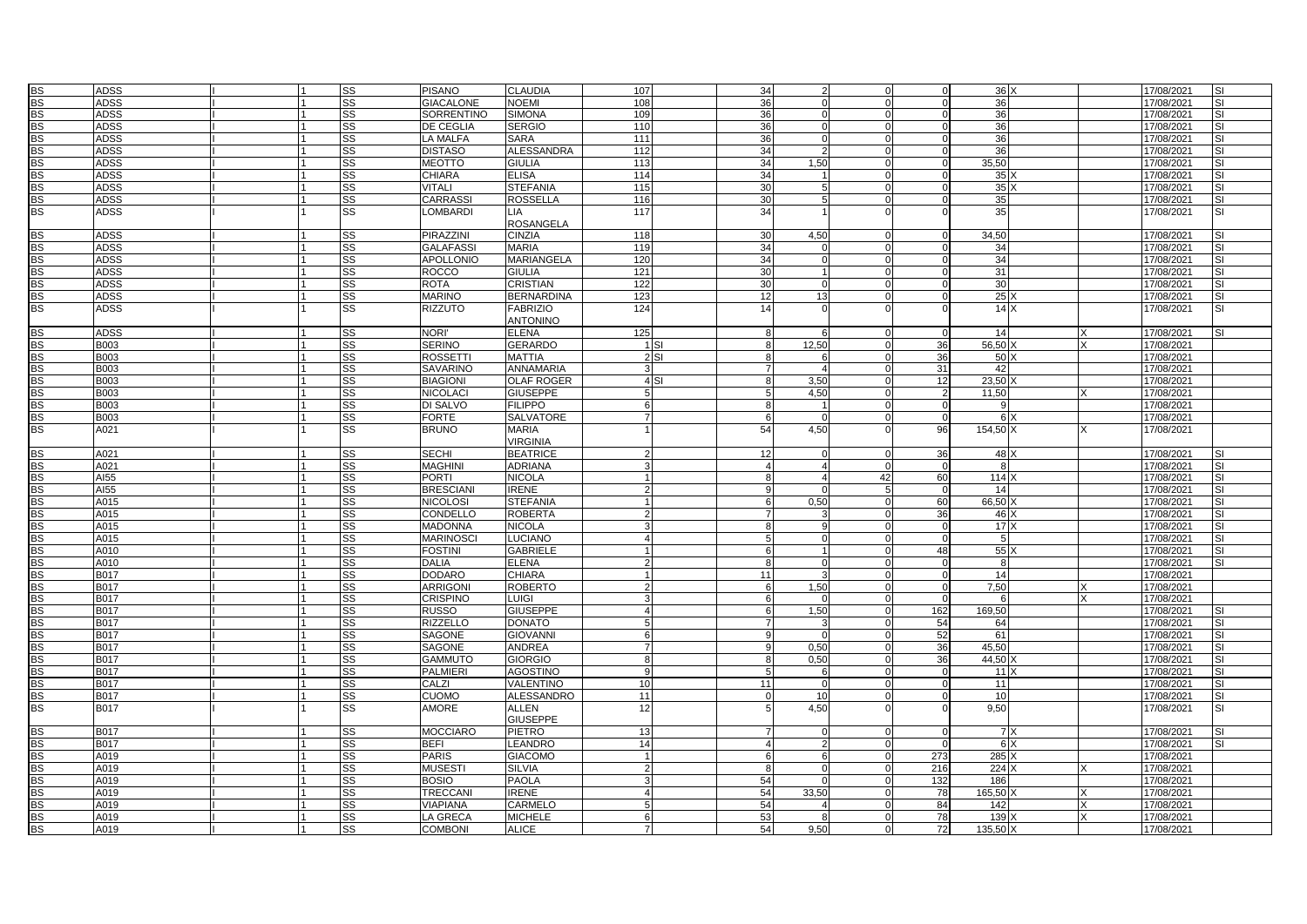| <b>BS</b> | A019        |  | <b>SS</b>              | <b>CRIACO</b>      | <b>ANGELA</b>       |                |                 | 6              | 12                 |          | 113            | 131           |  | 17/08/2021 |           |
|-----------|-------------|--|------------------------|--------------------|---------------------|----------------|-----------------|----------------|--------------------|----------|----------------|---------------|--|------------|-----------|
|           |             |  |                        |                    |                     |                |                 |                |                    |          |                |               |  |            |           |
| <b>BS</b> | A019        |  | SS                     | <b>FRATTINI</b>    | <b>ANNA</b>         |                |                 | 54             | 3                  |          | 72             | 129           |  | 17/08/2021 |           |
| <b>BS</b> | A019        |  | <b>SS</b>              | <b>CUKJATI</b>     | ANGELA              | 10             |                 | 55             | 13                 | $\Omega$ | 60             | $128$ )       |  | 17/08/2021 |           |
| <b>BS</b> | A019        |  | <b>ISS</b>             | ANELLO             | <b>SEBASTIANO</b>   | 11             |                 | 54             | 13                 |          | 60             | 127 X         |  | 17/08/2021 |           |
| <b>BS</b> | A019        |  | $\overline{\text{ss}}$ | <b>GUARDO</b>      | <b>ANDREA</b>       | 12             |                 | 54             | 45                 |          | 28             | 127           |  | 17/08/2021 |           |
|           |             |  |                        |                    |                     |                |                 |                |                    |          |                |               |  |            |           |
| <b>BS</b> | A019        |  | <b>SS</b>              | <b>MARZO</b>       | <b>MELANIA</b>      | 13             |                 | 54             |                    |          | 72             | 126           |  | 17/08/2021 |           |
| <b>BS</b> | A019        |  | SS                     | DE ROSA            | PASQUALE            | 14             |                 | 54             | 6                  |          | 60             | 120           |  | 17/08/2021 |           |
| <b>BS</b> | A019        |  | <b>SS</b>              | <b>POTENA</b>      | <b>EGLE</b>         | 15             |                 | 54             | 5,50               | $\Omega$ | 60             | 119,50        |  | 17/08/2021 |           |
| <b>BS</b> | A019        |  | <b>ISS</b>             | <b>BOTTURI</b>     | <b>CECILIA</b>      | 16             |                 | 54             | $\Omega$           |          | 64             | 118           |  | 17/08/2021 |           |
| <b>BS</b> | A019        |  | $\overline{\text{ss}}$ | <b>BELLOCCHIO</b>  | <b>GIULIO</b>       | 17             |                 | 51             | 6                  |          | 60             | 117           |  | 17/08/2021 |           |
|           |             |  |                        |                    |                     |                |                 |                |                    |          |                |               |  |            |           |
|           |             |  |                        |                    | <b>LEOPOLDO</b>     |                |                 |                |                    |          |                |               |  |            |           |
| <b>BS</b> | A019        |  | SS                     | <b>ZINGARO</b>     | <b>LUCA</b>         | 18             |                 | 51             | U                  |          | 48             | 99            |  | 17/08/2021 |           |
| <b>BS</b> | A019        |  | <b>SS</b>              | <b>DUROSINI</b>    | <b>VIVIANA</b>      | 19             |                 | $\mathbf{q}$   | $\Omega$           | $\Omega$ | 72             | 81            |  | 17/08/2021 | <b>SI</b> |
| <b>BS</b> | A019        |  | SS                     | <b>CASTALDO</b>    | <b>NICOLA</b>       | 20             |                 | .5             | 5,50               |          | $\Omega$       | 10,50         |  | 17/08/2021 | <b>SI</b> |
| <b>BS</b> | A017        |  | SS                     | <b>BARIBBI</b>     | <b>CLAUDIO</b>      |                |                 |                | $\Omega$           | $\Omega$ | 168            | 175           |  | 17/08/2021 |           |
|           |             |  |                        |                    |                     |                |                 |                |                    |          |                |               |  |            |           |
| <b>BS</b> | A017        |  | <b>SS</b>              | <b>GHIRARDI</b>    | <b>GIUSEPPE</b>     | $\mathcal{P}$  |                 | 11             | 1,50               |          | 156            | 168,50        |  | 17/08/2021 |           |
| <b>BS</b> | A017        |  | SS                     | <b>BISSARO</b>     | <b>MARILENA</b>     |                |                 | 23             | 12                 |          | 126            | 161)          |  | 17/08/2021 |           |
| <b>BS</b> | A017        |  | <b>SS</b>              | <b>FORCINITI</b>   | <b>DOMENICO</b>     |                |                 | $\overline{4}$ | 6                  | $\Omega$ | 104            | 114           |  | 17/08/2021 |           |
| <b>BS</b> | A017        |  | SS                     | <b>CAPORIZZO</b>   | <b>FLAVIO</b>       | 5              |                 | 24             | $\Omega$           |          | 90             | 114)          |  | 17/08/2021 |           |
| <b>BS</b> |             |  |                        | LAMIA              | <b>MARCO</b>        |                |                 | 53             | 7.50               | $\Omega$ |                | 68.50         |  | 17/08/2021 |           |
|           | A017        |  | <b>SS</b>              |                    |                     | 6              |                 |                |                    |          | 8              |               |  |            |           |
| <b>BS</b> | A017        |  | SS                     | <b>BOSIO</b>       | <b>MASSIMO</b>      |                |                 | 12             |                    |          |                | 12            |  | 17/08/2021 |           |
| <b>BS</b> | A017        |  | SS                     | <b>GALLI</b>       | <b>EMANUELA</b>     | 8              |                 |                | U                  |          | 93             | 100           |  | 17/08/2021 |           |
| <b>BS</b> | A017        |  | <b>SS</b>              | <b>GARDON</b>      | <b>EMANUELA</b>     | 9              |                 | 5              | 3,50               | $\Omega$ | 54             | $62,50$ )     |  | 17/08/2021 | <b>SI</b> |
| <b>BS</b> | A017        |  | SS                     | <b>CAPUA</b>       | <b>SARA</b>         | 10             |                 |                | 2,50               |          | 36             | 45,50         |  | 17/08/2021 | <b>SI</b> |
|           |             |  |                        |                    |                     |                |                 | $\overline{4}$ |                    |          |                |               |  |            |           |
| <b>BS</b> | A017        |  | <b>SS</b>              | <b>BIANCHETTI</b>  | <b>FRANCESCO</b>    | 11             |                 |                | $\Omega$           | $\Omega$ | $\overline{0}$ | -4            |  | 17/08/2021 | <b>SI</b> |
| <b>BS</b> | B016        |  | SS                     | CAGNO              | <b>MICHELE</b>      |                |                 | 12             | 5                  |          | 200            | 217           |  | 17/08/2021 |           |
| <b>BS</b> | B016        |  | SS                     | <b>PERNA</b>       | <b>CARMINE</b>      | $\mathfrak{p}$ |                 | -8             | $\mathsf{R}$       |          | 36             | 52            |  | 17/08/2021 |           |
| <b>BS</b> | B016        |  | <b>SS</b>              | <b>SORBARA</b>     | <b>MARCO</b>        | 3              |                 | 5              | 8                  | $\Omega$ | 24             | 37X           |  | 17/08/2021 |           |
| <b>BS</b> | B016        |  | SS                     | CAPO               | <b>FRANCESCA</b>    |                | 4 <sub>SI</sub> | 8              | 1,50               |          | 24             | 33,50 >       |  | 17/08/2021 |           |
|           |             |  |                        |                    |                     |                |                 |                |                    |          |                |               |  |            |           |
| <b>BS</b> | <b>B016</b> |  | <b>SS</b>              | <b>DI SIENA</b>    | <b>FRANCESCO</b>    |                | 5 SI            | 8              | 13.50              | $\Omega$ | 12             | 33.50         |  | 17/08/2021 |           |
| <b>BS</b> | B016        |  | SS                     | <b>FABBROCINO</b>  | <b>GIOVANNI</b>     |                | 6S1             | 8              | 3,50               |          | $\Omega$       | 11,50         |  | 17/08/2021 |           |
| <b>BS</b> | B016        |  | SS                     | <b>BERTOGLIO</b>   | <b>NICOLA</b>       | $\overline{7}$ |                 | 11             | $\Omega$           |          | $\Omega$       | 11            |  | 17/08/2021 |           |
| <b>BS</b> | B016        |  | <b>SS</b>              | <b>PERSANO</b>     | <b>ANGELA</b>       | 8              |                 | 8              | $\Omega$           | $\Omega$ |                | -8            |  | 17/08/2021 |           |
| <b>BS</b> | B016        |  | SS                     | <b>GRECO</b>       | <b>ARMANDO</b>      | 9              |                 | 6              | 1,50               |          | $\Omega$       | 7,50          |  | 17/08/2021 |           |
|           |             |  |                        |                    |                     |                |                 |                |                    |          |                |               |  |            |           |
| <b>BS</b> | B016        |  | <b>SS</b>              | <b>BRUNO</b>       | <b>EUGENIO</b>      | 10             |                 | 5              | $\mathcal{P}$      | $\Omega$ | $\Omega$       | - 7           |  | 17/08/2021 |           |
| <b>BS</b> | <b>B016</b> |  | SS                     | <b>TIRABOSCHI</b>  | <b>ROBERTO</b>      | 11             |                 | 6              | $\Omega$           | $\Omega$ | $\Omega$       | -6            |  | 17/08/2021 |           |
| <b>BS</b> | B016        |  | SS                     | <b>NICOLETTI</b>   | <b>MASSIMILIANO</b> | 12             |                 | 4              | 1,50               |          |                | 5,50          |  | 17/08/2021 |           |
|           |             |  |                        |                    |                     |                |                 |                |                    |          |                |               |  |            |           |
| <b>BS</b> | B016        |  | SS                     | <b>ARENA</b>       | <b>NICOLA</b>       | 13             |                 | $\overline{4}$ | $\Omega$           |          | $\Omega$       | $\Delta$      |  | 17/08/2021 |           |
|           |             |  |                        |                    |                     |                |                 |                |                    |          |                |               |  |            |           |
| <b>BS</b> | <b>B016</b> |  | <b>SS</b>              | <b>PALMIERI</b>    | <b>IURIY</b>        | 14             |                 | 5              | 8                  | $\Omega$ | $\Omega$       | 13X           |  | 17/08/2021 |           |
| <b>BS</b> | <b>B016</b> |  | SS                     | <b>CICERO</b>      | <b>TERESA</b>       | 15             |                 | .5             | 6                  | $\Omega$ | $\Omega$       | 11            |  | 17/08/2021 | ΙSΙ       |
| <b>BS</b> | AE55        |  | SS                     | <b>RULLO</b>       | <b>MATTIA</b>       |                |                 | $\overline{a}$ | 4                  | 5        | 75             | 88            |  | 17/08/2021 |           |
| <b>BS</b> | B018        |  | <b>SS</b>              | <b>TROTTI</b>      | <b>LUCIA</b>        |                |                 | $\overline{7}$ | 1,50               |          | 44             | 52,50         |  | 17/08/2021 |           |
| <b>BS</b> | A014        |  | SS                     | <b>BUFALO</b>      | <b>GIUSEPPE</b>     |                |                 | 54             | 6                  |          | $\Omega$       | 60            |  | 17/08/2021 |           |
|           |             |  |                        |                    |                     |                |                 |                |                    |          |                |               |  |            |           |
| <b>BS</b> | A012        |  | <b>SS</b>              | <b>D'ASSENZA</b>   | <b>VIVIANA</b>      | -11            |                 | 74             | $\Omega$           | $\Omega$ | 144            | 218           |  | 17/08/2021 |           |
| <b>BS</b> | A012        |  | SS                     | <b>CHIAPPINI</b>   | <b>ROBERTO</b>      | $\overline{2}$ |                 | 11             | 3                  | 5        | 204            | 218           |  | 17/08/2021 |           |
| <b>BS</b> | A012        |  | SS                     | <b>GOZZI</b>       | <b>MATTEO</b>       | 3              |                 | 65             | $\Omega$           |          | 132            | 197           |  | 17/08/2021 |           |
| <b>BS</b> | A012        |  | SS                     | <b>DEGIOVANNI</b>  | <b>LUCIA</b>        |                |                 | 54             | 89,50              |          | 38             | 181,50        |  | 17/08/2021 |           |
| <b>BS</b> | A012        |  | <b>SS</b>              | <b>DRAGO</b>       | <b>MONICA</b>       | 5              |                 | 66             |                    |          | 94             | 163           |  | 17/08/2021 |           |
|           |             |  |                        |                    |                     |                |                 |                |                    |          |                |               |  |            |           |
| <b>BS</b> | A012        |  | <b>SS</b>              | CRIACO             | ANGELA              | 6              |                 | $\overline{7}$ | 12                 | $\Omega$ | 113            | 132           |  | 17/08/2021 |           |
| <b>BS</b> | A012        |  | SS                     | <b>POTENA</b>      | <b>ANNA</b>         | $\overline{7}$ |                 | 54             | $\Omega$           |          | 60             | $\boxed{114}$ |  | 17/08/2021 |           |
| <b>BS</b> | A012        |  | SS                     | CASTRONOVO         | <b>DAFNE</b>        | 8              |                 | 54             | 12                 |          | 44             | 110           |  | 17/08/2021 |           |
| <b>BS</b> | A012        |  | SS                     | DATI               | <b>ANGELA</b>       | q              |                 | 54             | 6                  |          | 42             | $102 \times$  |  | 17/08/2021 |           |
| <b>BS</b> | A012        |  | <b>SS</b>              | <b>FERRARA</b>     | <b>ALESSANDRA</b>   | 10             |                 | 24             |                    |          | 60             | 85 X          |  | 17/08/2021 |           |
|           |             |  |                        |                    |                     |                |                 |                |                    |          |                |               |  |            |           |
| <b>BS</b> | A012        |  | <b>SS</b>              | <b>FRANCINELLI</b> | <b>MELISSA</b>      | 11             |                 | 54             | 0,50               | $\Omega$ | 14             | 68,50 >       |  | 17/08/2021 |           |
| <b>BS</b> | A012        |  | SS                     | ORINI              | <b>BEATRICE</b>     | 12             |                 |                | 18,50              |          | 94             | 117.50        |  | 17/08/2021 |           |
| <b>BS</b> | A012        |  | $\overline{\text{ss}}$ | <b>ZINGARO</b>     | <b>LUCA</b>         | 13             |                 |                | $\overline{2}$     |          | 96             | 104           |  | 17/08/2021 |           |
| <b>BS</b> | A012        |  | SS                     | VALENTI            | <b>MILENA</b>       | 14             |                 |                | $\mathbf{\hat{z}}$ |          | 80             | 88            |  | 17/08/2021 | S.        |
| <b>BS</b> | A012        |  | <b>SS</b>              | <b>SELINI</b>      |                     | 15             |                 |                |                    |          | 65             |               |  |            | <b>SI</b> |
|           |             |  |                        |                    | SARA MARIA          |                |                 |                |                    |          |                | 74)           |  | 17/08/2021 |           |
| <b>BS</b> | A012        |  | <b>SS</b>              | <b>TODESCO</b>     | <b>ELISA</b>        | 16             |                 | 6              | 5,50               |          | 58             | 69,50         |  | 17/08/2021 | <b>SI</b> |
| <b>BS</b> | A012        |  | SS                     | <b>TROVATO</b>     | SONIA               | 17             |                 | 6              | 14                 |          | 46             | 66            |  | 17/08/2021 | <b>SI</b> |
| <b>BS</b> | A012        |  | $\overline{\text{ss}}$ | <b>PAVONI</b>      | <b>CHIARA</b>       | 18             |                 | 7              | 2.50               | $\Omega$ | 54             | 63,50         |  | 17/08/2021 | <b>SI</b> |
|           |             |  |                        |                    |                     |                |                 |                |                    |          |                |               |  |            |           |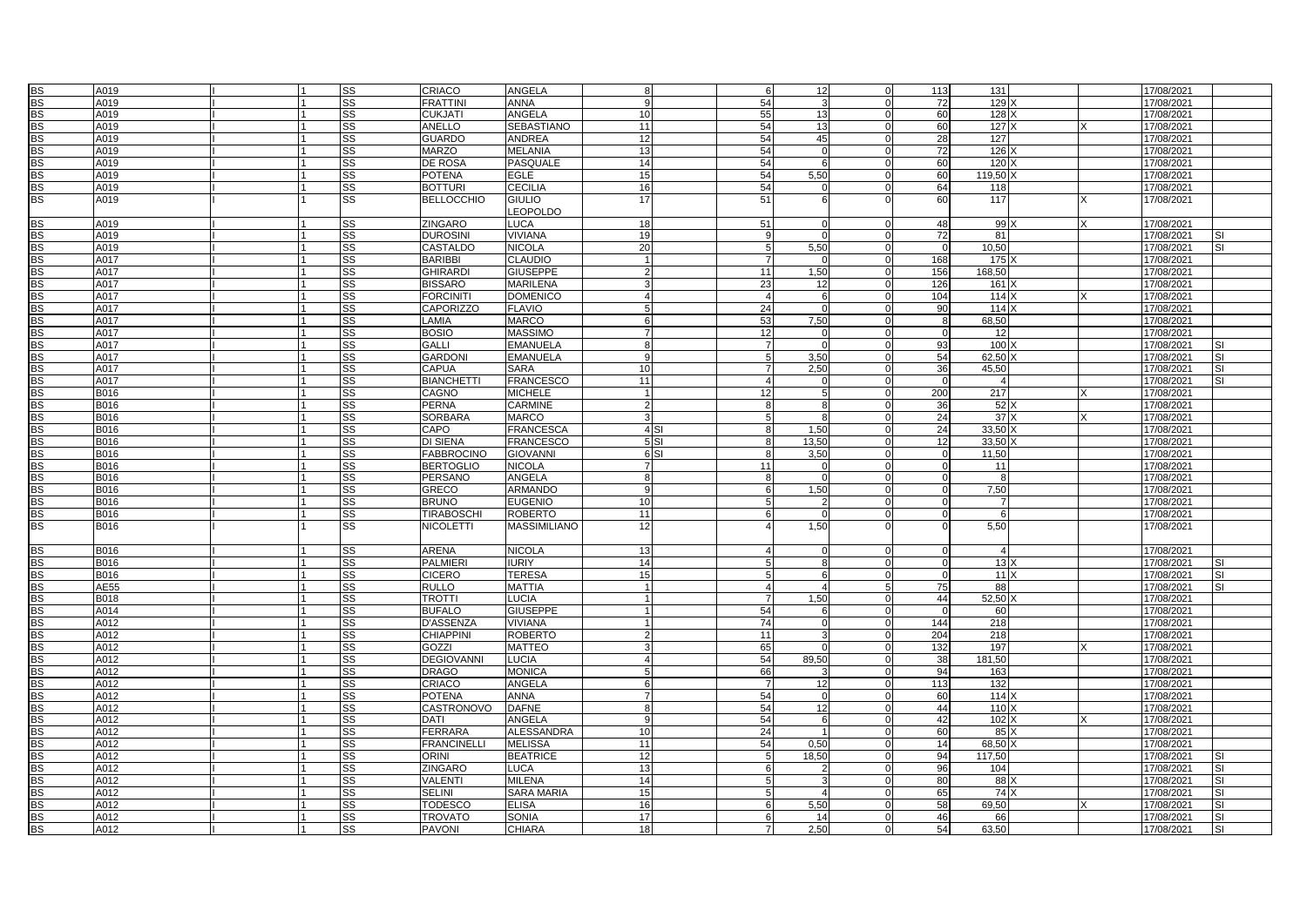| <b>BS</b>       | A012             |  | <b>SS</b> | QUARANTINI          | <b>FRANCESCA</b>  | 19              | $\overline{7}$ |                  |               | 52             | 60             |     | 17/08/2021 | <b>SI</b>                |
|-----------------|------------------|--|-----------|---------------------|-------------------|-----------------|----------------|------------------|---------------|----------------|----------------|-----|------------|--------------------------|
| <b>BS</b>       | A012             |  | SS        | GARZETTI            | VANESSA           | 20              | 8              | 3                |               | 36             | 47)            |     | 17/08/2021 | <b>SI</b>                |
|                 |                  |  |           |                     |                   |                 |                |                  |               |                |                |     |            |                          |
| <b>BS</b>       | A012             |  | SS        | SPINELLA            | <b>FRANCESCA</b>  | 21              | 6              | 4                | $\Omega$      | 34             | 44             |     | 17/08/2021 | SI                       |
| <b>BS</b>       | A012             |  | SS        | PIZZATTI            | <b>CHIARA</b>     | 22              | $\overline{7}$ | 4                | $\Omega$      | 27             | 38             |     | 17/08/2021 | $\overline{\mathsf{S}}$  |
| <b>BS</b>       | A012             |  | SS        | MAZZUCCHELLI        | <b>SILVIA</b>     | 23              | 6              | 25               | $\Omega$      | $\Omega$       | 31             |     | 17/08/2021 | SI                       |
| <b>BS</b>       | A012             |  | <b>SS</b> | <b>DANTE</b>        | <b>LUCIA</b>      | 24              | 9              | 8                |               | $\Omega$       | 17             |     | 17/08/2021 | <b>SI</b>                |
| <b>BS</b>       | A012             |  | <b>SS</b> | <b>CIMA</b>         | <b>DANIELA</b>    | 25              | 9              | 7,50             |               | $\mathbf 0$    | 16,50          |     | 17/08/2021 | <b>SI</b>                |
| <b>BS</b>       | A012             |  | <b>SS</b> | BAMBINI             | <b>MANUELA</b>    | 26              | $\overline{7}$ | $\mathsf{R}$     | $\Omega$      | $\Omega$       | 15             |     | 17/08/2021 | SI                       |
| $\overline{BS}$ | A012             |  | SS        | <b>FICHERA</b>      | <b>GIOVANNA</b>   | 27              |                | 6                | $\Omega$      | $\mathbf 0$    | 14             |     |            | $\overline{\mathsf{S}}$  |
|                 |                  |  |           |                     |                   |                 | 8              |                  |               |                |                |     | 17/08/2021 |                          |
| <b>BS</b>       | A012             |  | <b>SS</b> | <b>AMATO</b>        | <b>EMANUELA</b>   | 28              | 6              | 6                | $\Omega$      | $\Omega$       | $12 \times$    |     | 17/08/2021 | SI                       |
| <b>BS</b>       | A012             |  | <b>SS</b> | LEOTTA              | <b>AGATA</b>      | 29              | 6              | 5 <sup>1</sup>   | C             | $\Omega$       | 11X            |     | 17/08/2021 | <b>SI</b>                |
| <b>BS</b>       | A012             |  | <b>SS</b> | CARINCI             | <b>GRAZIELLA</b>  | 30              | 9              | $\Omega$         | $\Omega$      | $\mathbf 0$    |                | 9 X | 17/08/2021 | <b>SI</b>                |
| <b>BS</b>       | A012             |  | <b>SS</b> | <b>DELLA PIETRA</b> | <b>RITA</b>       | 31              | 5              | $\overline{4}$   | $\Omega$      | $\mathbf 0$    | 9              |     | 17/08/2021 | SI                       |
| <b>BS</b>       | A012             |  | <b>SS</b> | <b>OMODEI</b>       | <b>PAOLA</b>      | 32              | $\overline{4}$ | 4,50             | $\Omega$      | $\mathbf 0$    | 8,50           |     | 17/08/2021 | <b>SI</b>                |
| <b>BS</b>       | A012             |  | <b>SS</b> | <b>BUGATTI</b>      | <b>ANNA</b>       | 33              | 5              | 3                | $\Omega$      | $\Omega$       | 8 X            |     | 17/08/2021 | <b>SI</b>                |
| <b>BS</b>       | A012             |  | <b>SS</b> | <b>MUSCHIO</b>      | <b>LUCA</b>       | 34              | 5              | 3                | $\mathcal{C}$ | $\Omega$       | 8              |     | 17/08/2021 | <b>SI</b>                |
| <b>BS</b>       | A012             |  | <b>SS</b> | <b>FERRARI</b>      | <b>LUISA</b>      | 35              | $\overline{7}$ | $\Omega$         | $\Omega$      | $\mathbf 0$    |                |     | 17/08/2021 | <b>SI</b>                |
|                 |                  |  |           |                     |                   |                 |                |                  |               |                |                |     |            |                          |
| <b>BS</b>       | A012             |  | <b>SS</b> | <b>CORDI'</b>       | <b>MIRIAM</b>     | 36              | $\overline{4}$ | 2,50             | $\Omega$      | $\mathbf 0$    | 6,50           |     | 17/08/2021 | <b>SI</b>                |
| <b>BS</b>       | A012             |  | <b>SS</b> | DAMIANI             | LAURA             | 37              | 6              | $\Omega$         | $\Omega$      | $\Omega$       | - 6            |     | 17/08/2021 | <b>SI</b>                |
| <b>BS</b>       | A012             |  | <b>SS</b> | <b>FREMOND</b>      | <b>CRISTINA</b>   | 38              | 5              | $\Omega$         | $\Omega$      | $\Omega$       | 5              |     | 17/08/2021 | <b>SI</b>                |
| <b>BS</b>       | A012             |  | <b>SS</b> | <b>BARRESI</b>      | <b>ORIELLA</b>    | 39              | 5              | $\Omega$         |               | $\Omega$       | -5             |     | 17/08/2021 | <b>SI</b>                |
| <b>BS</b>       | A018             |  | <b>SS</b> | <b>MUSESTI</b>      | <b>SILVIA</b>     | $\overline{1}$  | 8              | $\Omega$         | $\Omega$      | 300            | 308            |     | 17/08/2021 |                          |
| <b>BS</b>       | A018             |  | <b>SS</b> | PEDERSINI           | <b>RICCARDO</b>   | 2SI             | 8              | 170              | $\Omega$      | 36             | 214 X          |     | 17/08/2021 |                          |
| <b>BS</b>       | A018             |  | SS        | COMPOSTELLA         | <b>ANNA</b>       |                 | 21             | $\Omega$         | $\Omega$      | 147            | 168 X          |     | 17/08/2021 |                          |
| <b>BS</b>       | A018             |  | SS        | <b>STEFAN</b>       | <b>CARMEN</b>     | 4 <sub>SI</sub> | 101            | $\Omega$         |               |                | 101            |     |            |                          |
|                 |                  |  |           |                     |                   |                 |                |                  |               |                |                |     | 17/08/2021 |                          |
|                 |                  |  |           |                     | <b>MARIA</b>      |                 |                |                  |               |                |                |     |            |                          |
| <b>BS</b>       | A018             |  | <b>SS</b> | <b>DECANOVICI</b>   | <b>BIANCA</b>     |                 | 84             | 3                |               | 12             | 99)            |     | 17/08/2021 |                          |
| <b>BS</b>       | A018             |  | <b>SS</b> | SARESINI            | <b>LUISA</b>      | 6               | 12             | $\Omega$         | $\Omega$      | 82             | 94 X           |     | 17/08/2021 |                          |
| <b>BS</b>       | A018             |  | SS        | GALLO               | <b>GIUSEPPE</b>   | 7 SI            | 8              | 8                |               | 30             | 46 X           |     | 17/08/2021 |                          |
| <b>BS</b>       | A018             |  | SS        | <b>TRUNFIO</b>      | <b>ORAZIO</b>     | 8 SI            | 8              | $\Omega$         | $\Omega$      | 12             | 20X            |     | 17/08/2021 |                          |
| <b>BS</b>       | A018             |  | <b>SS</b> | <b>TRUNFIO</b>      | <b>GIUSEPPE</b>   | 9S              | 8              | $\Omega$         | C             | $\mathbf 0$    |                | 8 X | 17/08/2021 |                          |
| <b>BS</b>       | A018             |  | <b>SS</b> | <b>SIMBULA</b>      | <b>MARIALUISA</b> | 10              | 5              | 14               | $\Omega$      | 56             | 75 X           |     | 17/08/2021 | S.                       |
|                 |                  |  | <b>SS</b> | ROTTIGNI            | <b>SIMONA</b>     | 11              |                | $\Omega$         | $\Omega$      |                |                |     |            |                          |
| <b>BS</b>       | A018             |  |           |                     |                   |                 | 5              |                  |               | 58             | 63 X           |     | 17/08/2021 | SI                       |
| <b>BS</b>       | A018             |  | <b>SS</b> | <b>FRANZONI</b>     | <b>ELISA</b>      | 12              | $\overline{4}$ | 3                |               | $\Omega$       | $\overline{7}$ |     | 17/08/2021 | SI                       |
| <b>BS</b>       | A020             |  | <b>SS</b> | <b>TORTELLI</b>     | <b>ALESSANDRA</b> |                 | 23             | $\Omega$         | $\Omega$      | 65             | 88 X           |     | 17/08/2021 |                          |
| <b>BS</b>       | A020             |  | SS        | PINTOSSI            | CHIARA            |                 | 9              | 108              |               | 39             | 156            |     | 17/08/2021 | <b>SI</b>                |
| <b>BS</b>       | A020             |  | <b>SS</b> | <b>TONINI</b>       | <b>FRANCESCO</b>  |                 | 5              | $\Omega$         | $\Omega$      | 48             | 53             |     | 17/08/2021 | <b>SI</b>                |
| <b>BS</b>       | A020             |  | <b>SS</b> | <b>BONAZZOLI</b>    | <b>NOEMI</b>      |                 | 8              | $\Omega$         | $\Omega$      | $\mathbf 0$    | 8              |     | 17/08/2021 | <b>SI</b>                |
| <b>BS</b>       | A020             |  | <b>SS</b> | CHIARI              | <b>SILVIA</b>     |                 | $\overline{7}$ | $\Omega$         | $\Omega$      | $\Omega$       | $\overline{7}$ |     | 17/08/2021 | <b>SI</b>                |
| <b>BS</b>       | A020             |  | <b>SS</b> | MANESSI             | <b>FRANCESCA</b>  | 6               | 5              | $\Omega$         | $\Omega$      | $\overline{0}$ |                | 5 X | 17/08/2021 | <b>SI</b>                |
| <b>BS</b>       | A020             |  | <b>SS</b> | FERRARI             | <b>SIMONE</b>     |                 | 5              | $\Omega$         | $\Omega$      | $\overline{0}$ |                | 5X  | 17/08/2021 | <b>SI</b>                |
|                 |                  |  |           |                     |                   |                 |                |                  |               |                |                |     |            |                          |
| <b>BS</b>       | B011             |  | <b>SS</b> | <b>SENESE</b>       | <b>MARCELLO</b>   |                 | 5              | 10,50            | $\Omega$      | 50             | 65.50          |     | 17/08/2021 | <b>SI</b>                |
| <b>BS</b>       | B011             |  | <b>SS</b> | GIUNTA              | <b>EUGENIO</b>    |                 | 5              | 9,50             |               | 48             | 62,50 X        |     | 17/08/2021 | <b>SI</b>                |
|                 |                  |  |           |                     | <b>DOMENICO</b>   |                 |                |                  |               |                |                |     |            |                          |
| <b>BS</b>       | B011             |  | <b>SS</b> | SPARTIVENTO         | <b>MARCO</b>      |                 | $\overline{4}$ | 3                | $\Omega$      | 36             | 43             |     | 17/08/2021 | <b>SI</b>                |
| <b>BS</b>       | <b>B011</b>      |  | SS        | PUMILIA             | <b>ALESSANDRA</b> |                 | 5              | 6                | $\Omega$      | $\mathbf 0$    | 11             |     | 17/08/2021 | <b>I</b> SI              |
| <b>BS</b>       | B011             |  | <b>SS</b> | <b>ACCARDI</b>      | <b>GIUSI</b>      |                 | 5              | 2,50             | $\Omega$      | $\mathbf 0$    | 7.50           |     | 17/08/2021 | <b>SI</b>                |
| <b>BS</b>       | B011             |  | <b>SS</b> | LONDINO             | <b>ELENIO</b>     | 6               | $\overline{4}$ | 1,50             | $\Omega$      | $\overline{0}$ | 5,50           |     | 17/08/2021 | <b>SI</b>                |
| <b>BS</b>       | AD <sub>24</sub> |  | <b>SS</b> | <b>CERNA</b>        | <b>SILVIE</b>     |                 | 402            | $\Omega$         | $\Omega$      | 70             | 472 >          |     | 17/08/2021 |                          |
|                 |                  |  |           |                     |                   |                 |                |                  |               |                |                |     |            |                          |
| <b>BS</b>       | AD <sub>24</sub> |  | <b>SS</b> | PLEBANI             | <b>CRISTIANA</b>  |                 | $\overline{4}$ | $\Omega$         | $\Omega$      | 192            | 196 X          |     | 17/08/2021 |                          |
| <b>BS</b>       | AD24             |  | SS        | <b>BARILETTI</b>    | <b>EMANUELA</b>   |                 | 62             | 14               | $\Omega$      | 106            | 182 X          |     | 17/08/2021 |                          |
| <b>BS</b>       | AD <sub>24</sub> |  | <b>SS</b> | KUCHULSKAYA         | <b>NINA</b>       |                 | 98             | 11,50            | $\Omega$      | 70             | 179,50         |     | 17/08/2021 |                          |
| <b>BS</b>       | AD <sub>24</sub> |  | SS        | PALAZZI             | <b>ANDREA</b>     |                 | 53             | $\Omega$         | $\Omega$      | 109            | 162 X          |     | 17/08/2021 |                          |
| <b>BS</b>       | AD <sub>24</sub> |  | <b>SS</b> | <b>SANTOLI</b>      | <b>VIRGILIO</b>   | 6 <sub>SI</sub> | 8              | 5 <sup>1</sup>   | $\Omega$      | 60             | 73 X           |     | 17/08/2021 |                          |
| <b>BS</b>       | AD <sub>24</sub> |  | SS        | GUIDOTTI            | <b>MANUELA</b>    | 7               | 6              | 5 <sup>1</sup>   | $\Omega$      | 60             | 71             |     | 17/08/2021 | <b>SI</b>                |
| <b>BS</b>       | AD <sub>24</sub> |  | SS        | <b>FAUSTI</b>       | <b>DENISE</b>     |                 | 5              | 1,50             | $\Omega$      | 54             | 60,50          |     | 17/08/2021 | <b>SI</b>                |
| <b>BS</b>       |                  |  |           | VALOTTI             |                   | O               |                |                  | $\Omega$      | 36             |                |     |            | $\overline{\mathsf{SI}}$ |
|                 | AD <sub>24</sub> |  | <b>SS</b> |                     | <b>GIULIA</b>     |                 | 5              | $\Omega$         |               |                | 41             |     | 17/08/2021 |                          |
| <b>BS</b>       | B020             |  | <b>SS</b> | CATALANO            | ANGELO            | $1$ $SI$        | 8              | $6 \overline{6}$ |               | 36             | 50             |     | 17/08/2021 |                          |
| <b>BS</b>       | <b>B020</b>      |  | <b>SS</b> | <b>CIRIANNI</b>     | <b>ROCCO</b>      | 2SI             | 8              | 4                |               | 24             | 36)            |     | 17/08/2021 |                          |
| <b>BS</b>       | <b>B020</b>      |  | SS        | CARAGGI             | LAURA             | 3 SI            | 8              | $\overline{2}$   | $\Omega$      | 24             | 34 X           |     | 17/08/2021 |                          |
| <b>BS</b>       | B020             |  | SS        | <b>PASTORE</b>      | <b>CINZIA</b>     | 4 S1            | 8              | 7                | $\Omega$      | $\Omega$       | 15             |     | 17/08/2021 |                          |
| <b>BS</b>       | <b>B020</b>      |  | SS        | SERRA               | <b>SIMONE</b>     | 5               | 8              | $\overline{7}$   | $\Omega$      | 54             | 69             |     | 17/08/2021 |                          |
|                 |                  |  |           |                     |                   |                 |                |                  |               |                |                |     |            |                          |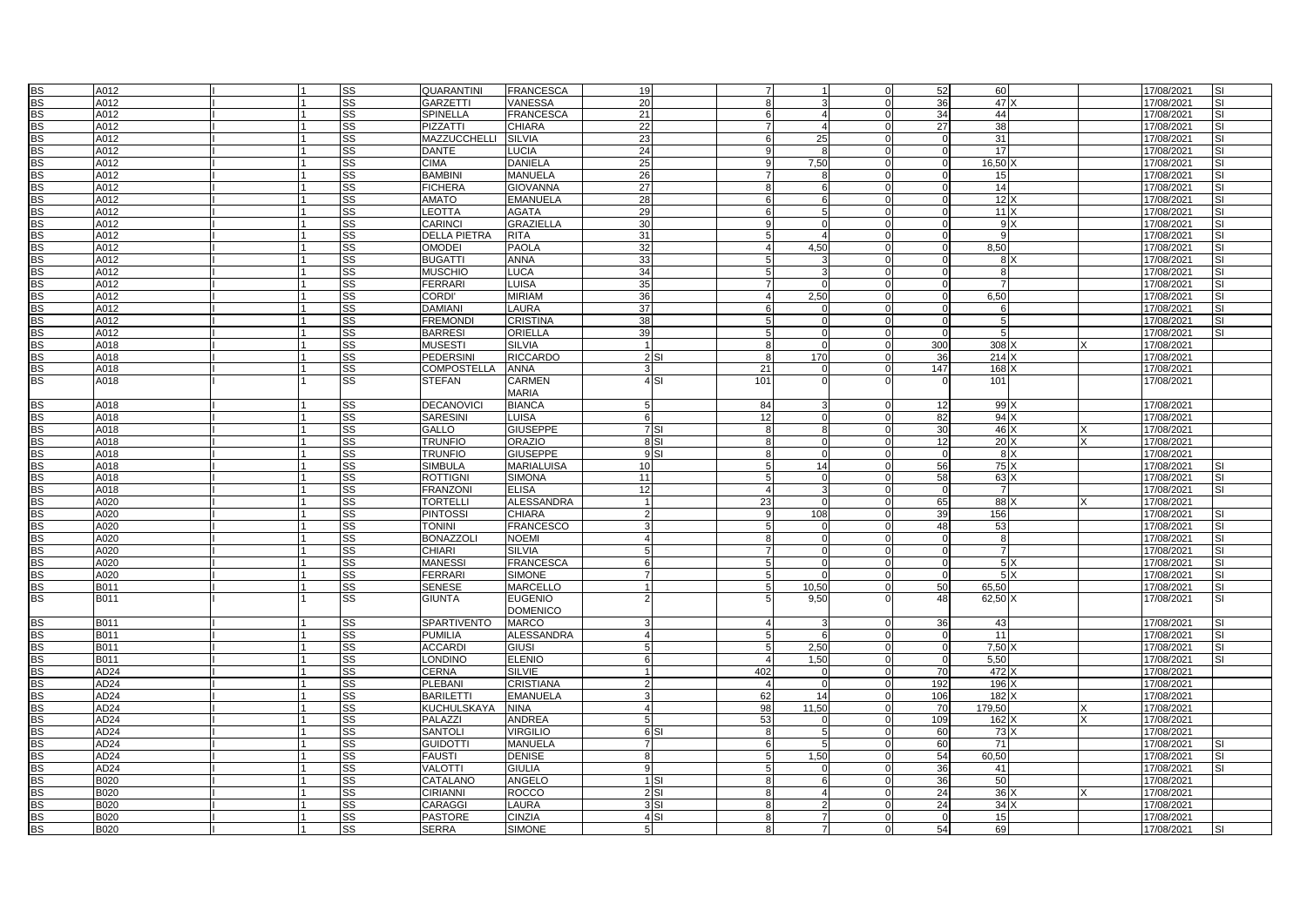| <b>BS</b>       | <b>B020</b>      |                | SS        | PRISCO             | <b>GAETANO</b>     |                |          | $\overline{7}$  | 6,50            |          | 36              | 49,50             |   | 17/08/2021 | <b>SI</b> |
|-----------------|------------------|----------------|-----------|--------------------|--------------------|----------------|----------|-----------------|-----------------|----------|-----------------|-------------------|---|------------|-----------|
| $\overline{BS}$ | B020             |                | <b>SS</b> | PAGANO             | <b>ANDREA</b>      |                |          | 5               | 11,50           |          | $\mathbf 0$     | 16,50             |   | 17/08/2021 | <b>SI</b> |
| <b>BS</b>       | B020             |                | SS        | <b>MARIA</b>       | <b>GIUSEPPE</b>    | 8              |          | 5               |                 |          | $\Omega$        | 10                |   | 17/08/2021 | <b>SI</b> |
| <b>BS</b>       | <b>B020</b>      |                | SS        | <b>ACCINI</b>      | <b>GIAN</b>        |                |          | 9               |                 |          |                 |                   |   | 17/08/2021 | <b>SI</b> |
|                 |                  |                |           |                    | <b>DOMENICO</b>    |                |          |                 |                 |          |                 |                   |   |            |           |
|                 | AC55             |                | <b>SS</b> | <b>TERZI</b>       | <b>LAURA</b>       |                |          | 23              |                 |          | 116             | 139               |   | 17/08/2021 |           |
| <b>BS</b>       |                  |                |           |                    |                    |                |          |                 |                 |          |                 |                   |   |            |           |
| <b>BS</b>       | B012             |                | SS        | ROSSETTI           | <b>MATTIA</b>      |                |          | 9               |                 |          | 36              | 51                |   | 17/08/2021 | <b>SI</b> |
| <b>BS</b>       | B012             |                | SS        | <b>TALARICO</b>    | <b>DANIELA</b>     |                |          | 8               | 12.50           | $\Omega$ | 30              | $50.50\lambda$    |   | 17/08/2021 | <b>SI</b> |
| <b>BS</b>       | B012             |                | SS        | <b>GRANATA</b>     | <b>FLAVIA</b>      |                |          | $\overline{5}$  |                 |          | 36              | 44                |   | 17/08/2021 |           |
| <b>BS</b>       | B012             |                | <b>SS</b> | <b>FRANCESCANO</b> | <b>GIUSEPPINA</b>  |                |          | $\overline{7}$  |                 |          | $\mathbf 0$     | 8                 |   | 17/08/2021 |           |
| <b>BS</b>       | A016             |                | <b>SS</b> | LAMIA              | <b>MARCO</b>       |                |          | 53              | 7,50            | $\Omega$ | 13              | 73,50             |   | 17/08/2021 |           |
| <b>BS</b>       | A016             |                | SS        | <b>MASSARDI</b>    | <b>CLAUDIO</b>     |                |          | 8               |                 |          | $\Omega$        | 8                 |   | 17/08/2021 |           |
| <b>BS</b>       | AE24             | $\overline{1}$ | <b>SS</b> | <b>MAFFINELLI</b>  | <b>FRANCESCA</b>   |                |          | 54              | $\Omega$        | $\Omega$ | 196             | 250 X             |   | 17/08/2021 |           |
| <b>BS</b>       | AE24             |                | SS        | <b>AMBROGI</b>     | <b>GRETA</b>       |                |          | $\overline{7}$  |                 |          | $\mathbf 0$     | 7x                |   | 17/08/2021 |           |
| <b>BS</b>       | <b>AK55</b>      |                | SS        | <b>ZUCCHI</b>      | <b>GIAN LUCA</b>   |                |          | 5               |                 |          | 49              | 62                |   | 17/08/2021 |           |
| <b>BS</b>       | <b>B015</b>      |                | <b>SS</b> | <b>SAVARINO</b>    | <b>ANNAMARIA</b>   |                |          | $\overline{7}$  |                 | $\Omega$ | 50              | 61                |   | 17/08/2021 |           |
| <b>BS</b>       | B015             |                | SS        | <b>SERINO</b>      | <b>GERARDO</b>     |                | 2SI      | 8               | 12,50           | ſ        | 36              | 56,50             |   | 17/08/2021 |           |
| <b>BS</b>       | B015             |                | <b>SS</b> | <b>MUSTO</b>       | <b>LUIGI</b>       |                |          | 15.50           | 0.50            | $\Omega$ | $\Omega$        | 16                |   | 17/08/2021 |           |
| <b>BS</b>       | <b>B015</b>      |                | SS        | <b>IORILLO</b>     | <b>ANTONIO</b>     |                |          | 12              |                 |          | $\Omega$        | 15                |   | 17/08/2021 |           |
| <b>BS</b>       | <b>B015</b>      |                | SS        | <b>FORTE</b>       | <b>SALVATORE</b>   |                |          | 13,50           |                 |          | $\Omega$        | 13,50             |   | 17/08/2021 |           |
| <b>BS</b>       | B015             |                | SS        | <b>BRUNO</b>       | <b>EUGENIO</b>     |                |          | 12,50           | 0,50            | $\Omega$ |                 | 13                |   | 17/08/2021 |           |
| <b>BS</b>       | B015             |                | SS        | DI SALVO           | <b>FILIPPO</b>     |                |          |                 |                 |          | $\Omega$        | $\mathbf{q}$      |   |            |           |
|                 |                  |                |           |                    |                    | $\mathsf{R}$   |          | 8               |                 | $\Omega$ |                 | $\mathsf{R}$      |   | 17/08/2021 |           |
| <b>BS</b>       | B015             |                | <b>SS</b> | PIROMALLI          | <b>ANTONIO</b>     |                |          | 8               |                 |          | $\Omega$        |                   |   | 17/08/2021 |           |
| <b>BS</b>       | <b>B015</b>      |                | SS        | <b>MEDURI</b>      | <b>GIUSEPPE</b>    |                |          | 5               |                 |          |                 | $\overline{14}$   |   | 17/08/2021 |           |
| <b>BS</b>       | B015             |                | SS        | <b>ROMANO</b>      | <b>GENEROSO</b>    | 10S            |          | 8               | 2               |          |                 | 10                |   | 17/08/2021 |           |
| <b>BS</b>       | B015             |                | <b>SS</b> | CARACCIOLO         | <b>ALBERTO</b>     | 11             |          | 6               |                 |          |                 | $\overline{7}$    |   | 17/08/2021 | SI        |
| <b>BS</b>       | B015             |                | SS        | <b>MERCURI</b>     | <b>SALVATORE</b>   | 12             |          | 6               |                 |          | $\Omega$        | 6 X               |   | 17/08/2021 | <b>SI</b> |
| <b>BS</b>       | A042             |                | SS        | LUCIANO            | <b>VINCENZO</b>    | $\overline{1}$ |          | $\overline{7}$  | 16              | $\Omega$ | $\Omega$        | 23                |   | 17/08/2021 | <b>SI</b> |
| <b>BS</b>       | A042             |                | SS        | <b>OIOM</b>        | <b>GIUSEPPE</b>    |                |          | $\overline{4}$  |                 |          |                 | 10                |   | 17/08/2021 | <b>SI</b> |
| <b>BS</b>       | A042             |                | SS        | <b>BELLANO</b>     | <b>PAOLO</b>       |                |          | 5               |                 |          |                 | 5                 |   | 17/08/2021 |           |
| <b>BS</b>       | A042             |                | <b>SS</b> | <b>IMPERADORI</b>  | <b>GIOVANNI</b>    |                |          |                 |                 |          |                 |                   |   | 17/08/2021 | <b>SI</b> |
|                 |                  |                |           |                    | <b>ALBERTO</b>     |                |          |                 |                 |          |                 |                   |   |            |           |
| <b>BS</b>       | B014             | $\overline{1}$ | SS        | MAFFEZZONI         | <b>FABIO</b>       |                |          | 8               | 4.50            | $\Omega$ | 74              | 86.50 X           | X | 17/08/2021 |           |
| <b>BS</b>       | B014             |                | SS        | DI IORIO           | <b>ANTONIO</b>     |                |          | 8               | 10              |          | 36              | 54 X              |   | 17/08/2021 |           |
| <b>BS</b>       | B014             |                | SS        | VARASANO           | <b>NICOLA</b>      |                |          | 8               | $\overline{11}$ |          | 24              | 43X               |   | 17/08/2021 |           |
|                 |                  |                |           |                    | LEONIDA            |                |          |                 |                 |          |                 |                   |   |            |           |
| <b>BS</b>       | <b>B014</b>      |                | <b>SS</b> | <b>UGOLINI</b>     | <b>MARCO</b>       |                |          | 9               |                 |          | 6               | 15                |   | 17/08/2021 |           |
| <b>BS</b>       | B014             |                | SS        | LAZZARI            | <b>MARCO</b>       | 5              |          | $5\overline{5}$ | $\Omega$        | $\Omega$ | $\Omega$        | 5                 |   | 17/08/2021 |           |
| <b>BS</b>       | B014             |                | SS        | <b>MESSINA</b>     | <b>PAOLA</b>       |                |          | 5               |                 |          | $\Omega$        | 5                 |   | 17/08/2021 |           |
|                 |                  |                |           |                    |                    |                |          |                 |                 |          |                 |                   |   |            |           |
| <b>BS</b>       | <b>B014</b>      | l 1            | SS        | <b>GANDELLINI</b>  | <b>LINDA</b>       |                |          | $\overline{7}$  | $\Omega$        |          | 96              | 103               |   | 17/08/2021 |           |
| <b>BS</b>       | <b>B014</b>      |                | SS        | <b>TATULLI</b>     | <b>ANTONIO</b>     |                |          | $\overline{7}$  | 11              |          | 84              | 102               |   | 17/08/2021 | <b>SI</b> |
| <b>BS</b>       | B014             |                | SS        | <b>GIORGIO</b>     | SALVATORE          |                |          | $\overline{7}$  | 0,50            |          | 84              | 91,50             |   | 17/08/2021 | <b>SI</b> |
| <b>BS</b>       | B014             |                | <b>SS</b> | <b>GANNUSCIO</b>   | <b>FILIPPO</b>     | 10             |          | $\overline{4}$  | 3.50            | $\Omega$ | $\overline{72}$ | 79.50             |   | 17/08/2021 | <b>SI</b> |
| <b>BS</b>       | B014             |                | SS        | CARIDI             | <b>DOMENICO</b>    | 11             |          | 6               |                 |          |                 | 13                |   | 17/08/2021 | <b>SI</b> |
|                 |                  |                |           |                    | <b>VINCENZO</b>    |                |          |                 |                 |          |                 |                   |   |            |           |
| <b>BS</b>       | A031             |                | <b>SS</b> | NOTARNICOLA        | <b>FLAVIA</b>      |                |          | 49              |                 |          | 60              | 111X              |   | 17/08/2021 |           |
| <b>BS</b>       | A031             |                | SS        | <b>FERRINI</b>     | <b>KRIZIA</b>      |                |          | 78              |                 |          | $\mathbf 0$     | 78                |   | 17/08/2021 |           |
| <b>BS</b>       | A031             |                | <b>SS</b> | <b>MANCUSO</b>     | <b>SERGIO</b>      |                |          | 9               |                 | $\Omega$ | $\mathbf{0}$    | $\overline{11}$ X |   | 17/08/2021 | <b>SI</b> |
| <b>BS</b>       | B023             |                | SS        | <b>FERRARO</b>     | <b>ANNA MARIA</b>  |                | $1$ $SI$ | 8               | 3,50            |          | 22              | $33,50$ X         |   | 17/08/2021 |           |
| <b>BS</b>       | B023             |                | SS        | <b>ALBERTI</b>     | LARA               |                |          | 11              | 1,50            |          | $\mathbf 0$     | $12,50$ >         |   | 17/08/2021 |           |
| <b>BS</b>       | AJ55             |                | <b>SS</b> | <b>MINICHIELLO</b> | <b>EMANUELA</b>    |                |          | $\overline{7}$  | 12              |          | 69              | 88                |   | 17/08/2021 |           |
| <b>BS</b>       | AJ55             |                | SS        | ROMAGNOLI          | <b>PAOLA</b>       |                |          | 8               | 7,50            |          | 44              | $64,50$ )         |   | 17/08/2021 |           |
| <b>BS</b>       | AJ55             | $\overline{1}$ | SS        | VACCARO            | <b>GIUSEPPE</b>    |                |          | 6               | 6               | $\Omega$ | 78              | 90 l              |   | 17/08/2021 | <b>SI</b> |
| <b>BS</b>       | <b>BD02</b>      |                | SS        | HAYNE-SORLINI      | <b>JULIA</b>       |                |          | 12              |                 |          | 176             | 191X              |   | 17/08/2021 | <b>SI</b> |
| <b>BS</b>       | <b>BD02</b>      |                | SS        | HAGENEDER          | <b>SONJA MARIA</b> |                |          | 12              | $\Omega$        |          | 156             | 168               |   | 17/08/2021 | <b>SI</b> |
| <b>BS</b>       | BD <sub>02</sub> |                | <b>SS</b> | RIEBEL             | <b>SONJA</b>       |                |          | $\overline{7}$  |                 |          | 44              | $54 \times$       |   | 17/08/2021 | <b>SI</b> |
| <b>BS</b>       | <b>BB02</b>      |                | <b>SS</b> | VELEZ              | ANGELA             |                |          | 6               |                 |          | 184             | 193 X             |   |            | <b>SI</b> |
|                 |                  |                |           |                    | <b>CECILIA</b>     |                |          |                 |                 |          |                 |                   |   | 17/08/2021 |           |
|                 |                  |                |           |                    |                    |                |          |                 |                 |          |                 |                   |   |            |           |
| <b>BS</b>       | <b>BB02</b>      |                | <b>SS</b> | <b>BADALAMENTI</b> | <b>MARY</b>        |                |          | 8               |                 |          | 76              | 84X               |   | 17/08/2021 | <b>SI</b> |
| <b>BS</b>       | A048             |                | SS        | <b>BONAZZI</b>     | <b>LUISA</b>       |                |          | 8               | 1,50            |          | 388             | 397,50            |   | 17/08/2021 |           |
| <b>BS</b>       | A048             |                | <b>SS</b> | LONATI             | CLAUDIO            |                |          | 6               |                 |          | 270             | 276               |   | 17/08/2021 |           |
| $\frac{55}{8}$  | A048             |                | <b>SS</b> | <b>GRUDA</b>       | <b>AGIM</b>        |                |          | 74              | 1,50            |          | 60              | 135,50 >          |   | 17/08/2021 |           |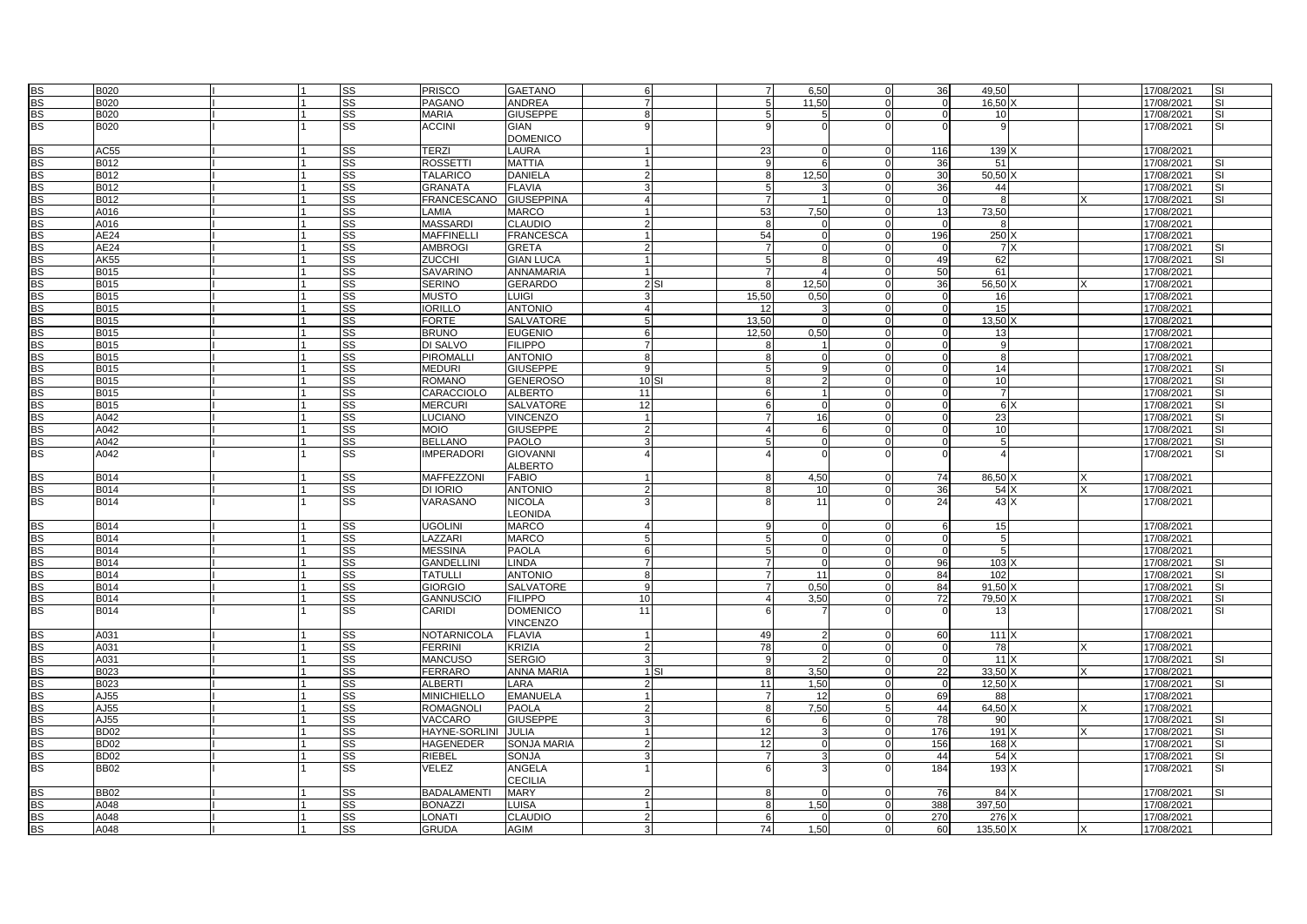| <b>BS</b>       | A048 |  | <b>SS</b> | DAL BEN           | <b>CRISTINA</b>   |                 | 9                      | 3                          | 90             | 102 X           |  | 17/08/2021 |                          |
|-----------------|------|--|-----------|-------------------|-------------------|-----------------|------------------------|----------------------------|----------------|-----------------|--|------------|--------------------------|
| <b>BS</b>       | A048 |  | SS        | <b>COMINI</b>     | <b>ANDREA</b>     |                 | 24                     | 5                          | 72             | 101 X           |  | 17/08/2021 |                          |
|                 |      |  |           |                   |                   |                 |                        |                            |                |                 |  |            |                          |
| <b>BS</b>       | A048 |  | SS        | <b>GAROZZO</b>    | <b>MARCO</b>      | 6               | 8                      | $\Omega$<br>$\Omega$       | 90             | 98 X            |  | 17/08/2021 |                          |
| <b>BS</b>       | A048 |  | SS        | <b>MOCEAN</b>     | <b>MIHAELA</b>    |                 | 85                     |                            | $\Omega$       | 86              |  | 17/08/2021 |                          |
|                 |      |  |           |                   | <b>ROMINA</b>     |                 |                        |                            |                |                 |  |            |                          |
| <b>BS</b>       | A048 |  | <b>SS</b> | CAMPANA           | <b>MARIALUISA</b> |                 | 1,50<br>6              |                            | 77             | 84,50           |  | 17/08/2021 |                          |
| <b>BS</b>       | A048 |  | SS        | <b>MANEA</b>      | <b>ADRIAN</b>     | Q               | 48                     | $\Omega$<br>$\Omega$       | 12             | 60 X            |  | 17/08/2021 |                          |
| <b>BS</b>       | A048 |  | SS        | CAGNAZZI          | <b>MATTEO</b>     | 10              | 8                      | 7 <sup>1</sup><br>$\Omega$ | 43             | 58 X            |  | 17/08/2021 |                          |
| <b>BS</b>       | A048 |  | SS        | <b>PASINI</b>     | <b>ALBERTO</b>    | 11              | 12                     | $\Omega$<br>$\Omega$       | 32             | 44              |  | 17/08/2021 |                          |
|                 |      |  |           |                   |                   |                 |                        |                            |                |                 |  |            |                          |
| <b>BS</b>       | A048 |  | <b>SS</b> | ORTOLANI          | <b>STEFANO</b>    | 12              | 12                     | $\Omega$<br>$\Omega$       | 24             | 36              |  | 17/08/2021 |                          |
| <b>BS</b>       | A048 |  | SS        | <b>BONACCORSO</b> | <b>FILIPPO</b>    | 13              | 6                      | $\Delta$                   | $\overline{0}$ | 10              |  | 17/08/2021 |                          |
| <b>BS</b>       | A048 |  | <b>SS</b> | VALZELLI          | <b>MARZIA</b>     | 14              | 0,50<br>$\overline{7}$ | $\Omega$                   | 79             | 86,50 X         |  | 17/08/2021 | <b>SI</b>                |
| <b>BS</b>       | A048 |  | <b>SS</b> | FASSOLI           | <b>NICHOLAS</b>   | 15              | 5                      | $\Omega$<br>$\Omega$       | 75             | 80 X            |  | 17/08/2021 | <b>SI</b>                |
| <b>BS</b>       | A048 |  | SS        | SATERIALE         | <b>SERGIO</b>     | 16              | 5                      | $\Omega$<br>$\Omega$       | 70             | 75 X            |  | 17/08/2021 | <b>SI</b>                |
| <b>BS</b>       | A048 |  | <b>SS</b> | VEZZOL            | <b>GIULIA</b>     | 17              | 0,50<br>$\overline{a}$ | $\Omega$                   | 67             | $71,50$ )       |  | 17/08/2021 | <b>SI</b>                |
|                 | A048 |  |           |                   |                   |                 | 6                      |                            |                | 70 <sub>x</sub> |  |            | <b>SI</b>                |
| <b>BS</b>       |      |  | SS        | <b>FOSSA</b>      | <b>ELENA</b>      | 18              |                        |                            | 64             |                 |  | 17/08/2021 |                          |
| <b>BS</b>       | A048 |  | <b>SS</b> | ZIZZA             | <b>GIUSEPPE</b>   | 19              | 5                      | $\Omega$                   | 60             | 66              |  | 17/08/2021 | SI                       |
| <b>BS</b>       | A048 |  | <b>SS</b> | PIOVANI           | <b>PAOLO</b>      | 20              | 11                     | $\Omega$<br>$\Omega$       | 40             | 51              |  | 17/08/2021 | <b>SI</b>                |
| <b>BS</b>       | A048 |  | SS        | SARASINI          | <b>STEFANO</b>    | 21              | $\overline{4}$         | $\Omega$                   | 42             | 46              |  | 17/08/2021 | <b>SI</b>                |
| <b>BS</b>       | A048 |  | <b>SS</b> | <b>BONARDI</b>    | <b>GIANLUCA</b>   | $\overline{22}$ | 12                     | 5<br>$\Omega$              | $\Omega$       | 17              |  | 17/08/2021 | <b>SI</b>                |
| <b>BS</b>       | A048 |  | SS        | CAPASSO           | LUIGI             | 23              | 5                      | 10                         | $\mathbf 0$    | 15              |  | 17/08/2021 | <b>SI</b>                |
| <b>BS</b>       | A048 |  | <b>SS</b> | CHIARI            | <b>ANGELO</b>     | 24              | 3,50<br>6              | $\Omega$                   | $\Omega$       | 9,50            |  | 17/08/2021 | SI                       |
|                 |      |  |           |                   |                   |                 |                        | $\Omega$                   |                |                 |  |            |                          |
| <b>BS</b>       | A048 |  | SS        | <b>BELLONI</b>    | <b>ELENA</b>      | 25              | $\overline{4}$<br>2,50 |                            | $\mathbf 0$    | 6,50            |  | 17/08/2021 | SI                       |
| <b>BS</b>       | A048 |  | SS        | <b>CIGOLINI</b>   | <b>MATTIA</b>     | 26              | $5\overline{5}$        | $\Omega$                   | $\Omega$       | -6              |  | 17/08/2021 | $\overline{\mathsf{SI}}$ |
| <b>BS</b>       | A048 |  | SS        | BONFISSUTO        | <b>GAIA</b>       | $\overline{27}$ | $\overline{4}$         | $\Omega$                   | $\Omega$       | 5               |  | 17/08/2021 | <b>SI</b>                |
| <b>BS</b>       | A048 |  | <b>SS</b> | CAPRETTI          | <b>CESARE</b>     | 28              | $\overline{4}$         | $\Omega$                   | $\Omega$       |                 |  | 17/08/2021 | <b>SI</b>                |
| <b>BS</b>       | A048 |  | <b>SS</b> | <b>BATTAGLIA</b>  | CARLO             | 29              | $\overline{4}$         | $\Omega$<br>$\Omega$       | $\Omega$       |                 |  | 17/08/2021 | SI                       |
| <b>BS</b>       | A048 |  | SS        | ANGELI            | <b>NICOLA</b>     | 30              | $\overline{4}$         | $\Omega$<br>$\Omega$       | $\mathbf 0$    | $\overline{4}$  |  | 17/08/2021 | <b>SI</b>                |
| <b>BS</b>       | A048 |  | SS        | NODARI            | ALESSANDRO        | 31              | $\overline{4}$         | $\Omega$<br>$\Omega$       | $\Omega$       |                 |  | 17/08/2021 | $\overline{\mathsf{S}}$  |
| <b>BS</b>       | A026 |  | SS        | TORTELL           | <b>ALESSANDRA</b> | $\overline{1}$  | 23                     | $\Omega$<br>$\Omega$       | 61             | 84)             |  | 17/08/2021 |                          |
|                 |      |  |           |                   |                   |                 |                        |                            |                |                 |  |            |                          |
| <b>BS</b>       | A026 |  | <b>SS</b> | <b>GAIBOTTI</b>   | <b>DEBORAH</b>    |                 | 54                     | $\Omega$                   | 27             | 81              |  | 17/08/2021 |                          |
| <b>BS</b>       | A026 |  | <b>SS</b> | <b>CIBOLA</b>     | <b>SILVIA</b>     |                 | 51                     | $\Omega$<br>$\Omega$       | 18             | 69 X            |  | 17/08/2021 |                          |
| <b>BS</b>       | A026 |  | SS        | SACCÀ             | <b>DOMENICO</b>   | 4 <sub>SI</sub> | 5,50<br>8              | $\Omega$                   | 17             | 30,50 X         |  | 17/08/2021 |                          |
| <b>BS</b>       | A026 |  | SS        | TOSI              | <b>LUISA</b>      | 5               | 8                      | $\Omega$<br>$\Omega$       | 72             | 80              |  | 17/08/2021 | SI                       |
| <b>BS</b>       | A026 |  | <b>SS</b> | <b>TERRANOVA</b>  | <b>MICHELE</b>    | 6               | 6                      | $\Omega$<br>$\Omega$       | 70             | 76              |  | 17/08/2021 | <b>SI</b>                |
| <b>BS</b>       | A026 |  | SS        | <b>BREDA</b>      | <b>MATTEO</b>     |                 | 2,50<br>$\overline{4}$ | $\Omega$                   | 54             | 60,50           |  | 17/08/2021 | <b>SI</b>                |
|                 |      |  |           | <b>FERITI</b>     | <b>GIAN CARLO</b> | g               | $\overline{7}$         | $\Omega$                   |                |                 |  |            |                          |
| <b>BS</b>       | A026 |  | SS        |                   |                   |                 |                        | 53                         | $\mathbf 0$    | 60              |  | 17/08/2021 | <b>SI</b>                |
| <b>BS</b>       | A026 |  | <b>SS</b> | <b>ORABONA</b>    | <b>CLAUDIA</b>    |                 | 8                      | 8                          | 40             | 56 X            |  | 17/08/2021 | SI                       |
|                 |      |  |           |                   | <b>MARGHERITA</b> |                 |                        |                            |                |                 |  |            |                          |
| <b>BS</b>       | A026 |  | <b>SS</b> | <b>DOTTI</b>      | <b>VALERIA</b>    | 10              | 8                      | $\Omega$<br>$\Omega$       | 38             | 46 X            |  | 17/08/2021 | <b>SI</b>                |
| <b>BS</b>       | A026 |  | SS        | <b>CONFORTINI</b> | <b>BARBARA</b>    | 11              | $\overline{4}$         | $\Omega$<br>$\Omega$       | 36             | 40 X            |  | 17/08/2021 | <b>SI</b>                |
| <b>BS</b>       | A026 |  | SS        | <b>GIUDICE</b>    | <b>VINCENZO</b>   | 12 SI           | 8                      | $\Omega$<br>$\Omega$       | 6              | 14              |  | 17/08/2021 | SI                       |
| <b>BS</b>       | A026 |  | SS        | MOR.              | <b>MARTINA-</b>   | 13              | 8                      | $\Omega$                   |                | -8              |  | 17/08/2021 | SI                       |
|                 |      |  |           |                   | LAURA             |                 |                        |                            |                |                 |  |            |                          |
|                 |      |  |           |                   |                   |                 |                        |                            |                |                 |  |            |                          |
| <b>BS</b>       | A026 |  | <b>SS</b> | <b>POLI</b>       | <b>STEFANIA</b>   | 14              | 8                      | $\Omega$<br>$\Omega$       | $\Omega$       | -8              |  | 17/08/2021 | <b>SI</b>                |
| <b>BS</b>       | A026 |  | <b>SS</b> | GUAITA            | <b>PIERLUIGI</b>  | 15              | 8                      |                            |                | 8               |  | 17/08/2021 | <b>SI</b>                |
|                 |      |  |           |                   | <b>RENAN</b>      |                 |                        |                            |                |                 |  |            |                          |
| <b>BS</b>       | A026 |  | <b>SS</b> | CAMPILONGO        | <b>BARBARA</b>    | 16              | $\overline{a}$         | $\mathbf{1}$<br>$\Omega$   | $\Omega$       | 5               |  | 17/08/2021 | <b>SI</b>                |
| <b>BS</b>       | A053 |  | SS        | DE CARLI          | <b>OTTAVIO</b>    |                 | 12                     | 0<br>$\Omega$              | 258            | 270 X           |  | 17/08/2021 |                          |
| <b>BS</b>       | A053 |  | SS        | LAGANÀ            | <b>MARIA</b>      |                 | 66                     | $\Omega$                   | 84             | 150 X           |  | 17/08/2021 |                          |
|                 |      |  |           |                   |                   |                 |                        |                            |                |                 |  |            |                          |
|                 |      |  |           |                   | <b>GIOVANNA</b>   |                 |                        |                            |                |                 |  |            |                          |
| <b>BS</b>       | A053 |  | <b>SS</b> | ROMAGNOLI         | <b>PAOLA</b>      |                 | 7,50<br>8              | $\Omega$                   | 33             | 48,50 X         |  | 17/08/2021 |                          |
| <b>BS</b>       | A053 |  | <b>SS</b> | CASTRONOVO        | <b>ANTONINO</b>   | 4S1             | 31.50<br>8             | $\Omega$                   | $\overline{7}$ | 46.50 X         |  | 17/08/2021 |                          |
| <b>BS</b>       | B022 |  | SS        | <b>NEBBIOSO</b>   | ANDREA            |                 | $\overline{7}$         | $\Omega$                   | $\overline{0}$ | $\overline{7}$  |  | 17/08/2021 | <b>SI</b>                |
| <b>BS</b>       | A062 |  | SS        | PICCIRILLO        | <b>ROSSELLA</b>   |                 | 6                      | $\Omega$<br>$\Omega$       | $\Omega$       | 6               |  | 17/08/2021 | <b>SI</b>                |
| <b>BS</b>       | A054 |  | <b>SS</b> | <b>RENIS</b>      | <b>JLENIA</b>     |                 | 21                     | $\mathbf{1}$<br>$\Omega$   | 132            | 154)            |  | 17/08/2021 |                          |
|                 |      |  |           |                   |                   |                 |                        | $\Omega$                   |                |                 |  |            |                          |
| <b>BS</b>       | A054 |  | SS        | <b>FORCINITI</b>  | <b>DOMENICO</b>   |                 | 33                     | 6                          | 105            | 144)            |  | 17/08/2021 |                          |
| <b>BS</b>       | A054 |  | <b>SS</b> | <b>BIAZZI</b>     | <b>SIMONE</b>     |                 | 54                     | $\Omega$<br>$\Omega$       | 64             | 118             |  | 17/08/2021 |                          |
| <b>BS</b>       | A054 |  | <b>SS</b> | PAGANO            | <b>ALESSANDRA</b> |                 | 12,50<br>66            |                            | 36             | $114,50$ )      |  | 17/08/2021 |                          |
| <b>BS</b>       | A054 |  | SS        | VIANELLI          | PIERPAOLO         |                 | 54                     | $\Omega$<br>$\Omega$       | 60             | 114             |  | 17/08/2021 |                          |
| <b>BS</b>       | A054 |  | <b>SS</b> | LAMIA             | <b>MARCO</b>      |                 | 53<br>7,50             |                            | 8              | 68.50           |  | 17/08/2021 |                          |
| $\overline{BS}$ | A054 |  | SS        | MASTROIENI        | <b>GIUSEPPE</b>   |                 | 11                     | $\Omega$<br>$\Omega$       | $\mathbf 0$    | 11              |  | 17/08/2021 |                          |
|                 |      |  |           |                   |                   |                 |                        |                            |                |                 |  |            |                          |